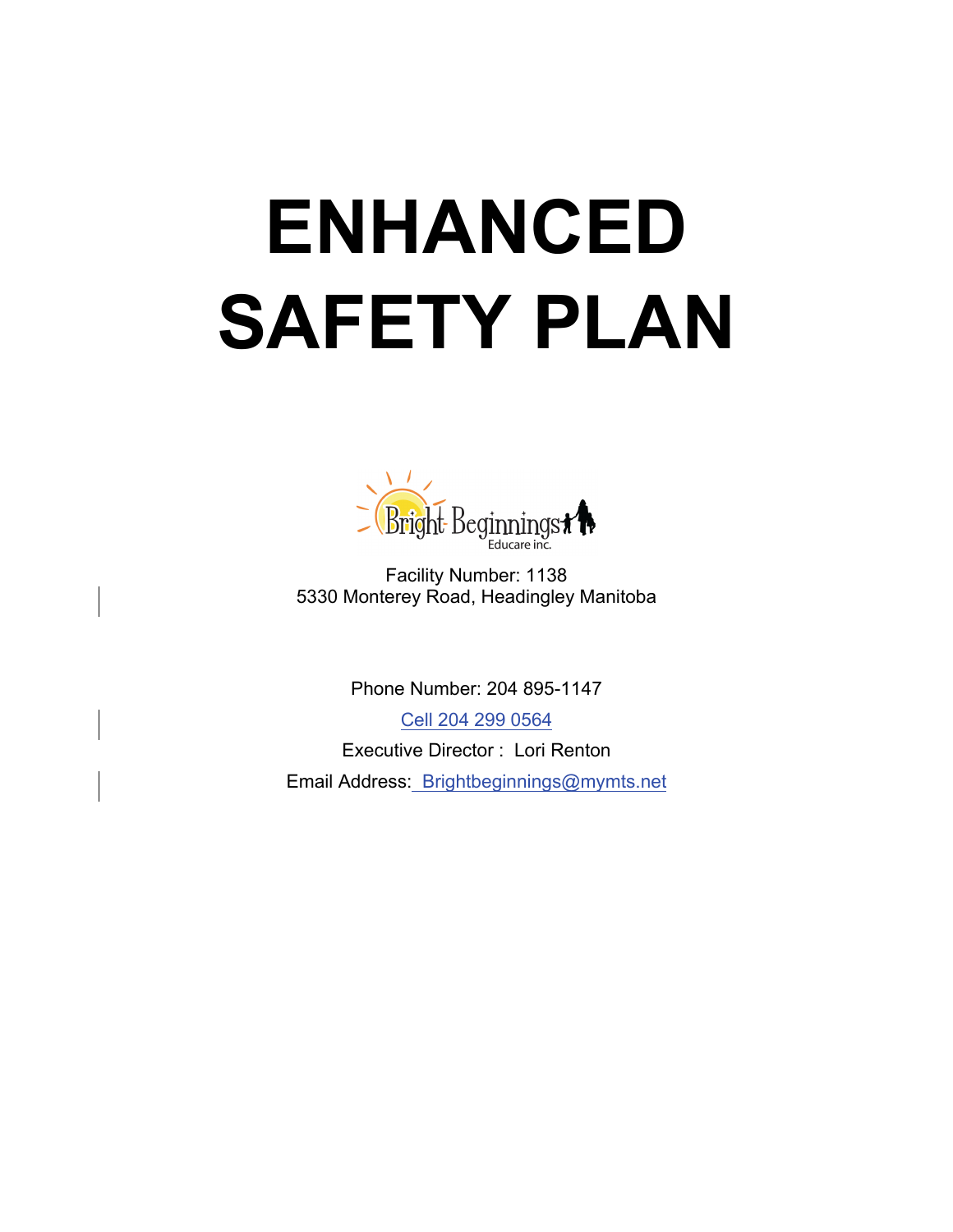# **FACILITY OVERVIEW**



#5330 Monterey Road, Headingley Manitoba

Date Developed: April, 2012 Last Revised: August 2018 **Last Reviewed:** August 2018 Reviewed and Approved by: \_August 2018 Fire authority August 2018 Child care coordinator Sept 2018 Board of directors Copies provided to:  $-$  all supervisory staff and designated alternates \_ child care coordinator  $\_\_$  posted in each separate area for easy reference by all staff and the fire authority \_\_ RM of Headingley (landlord)

# **PURPOSE**

This safety plan is designed to provide guidance and direction to staff and the Board of Directors. This will help ensure the safety of the children, families, staff and visitors to our child care centre. It establishes clear and concise policy and procedures:

- to prepare staff on what to do in the event of different types of emergencies
- to evacuate safely to our designated place of shelter
- to shelter-in-place when it is safer to remain in the centre
- to close the centre due to severe weather, health-related or other emergencies
- to ensure the safety of children with anaphylaxis (life-threatening allergies)
- to ensure safe indoor and outdoor environments
- to control visitor access

# **DELEGATION OF AUTHORITY**

The Executive Director or Designated Alternate maintains the authority to declare an emergency situation and implement evacuation, shelter-in-place or closure procedures. This responsibility includes communications with parents and the media.

First Delegated Authority - Assistant Director

Second Delegated Authority - Assistant Director

# **CHILDREN, STAFF AND BUILDING PERSONNEL**

## **CHILDREN**

Licensed for maximum of 80 spaces aged 3 months to 5 years

## **STAFFING**

30 staff including floor, kitchen, cleaning and float staff. Management team consists of 1 Executive Director and 2 Assistant Directors.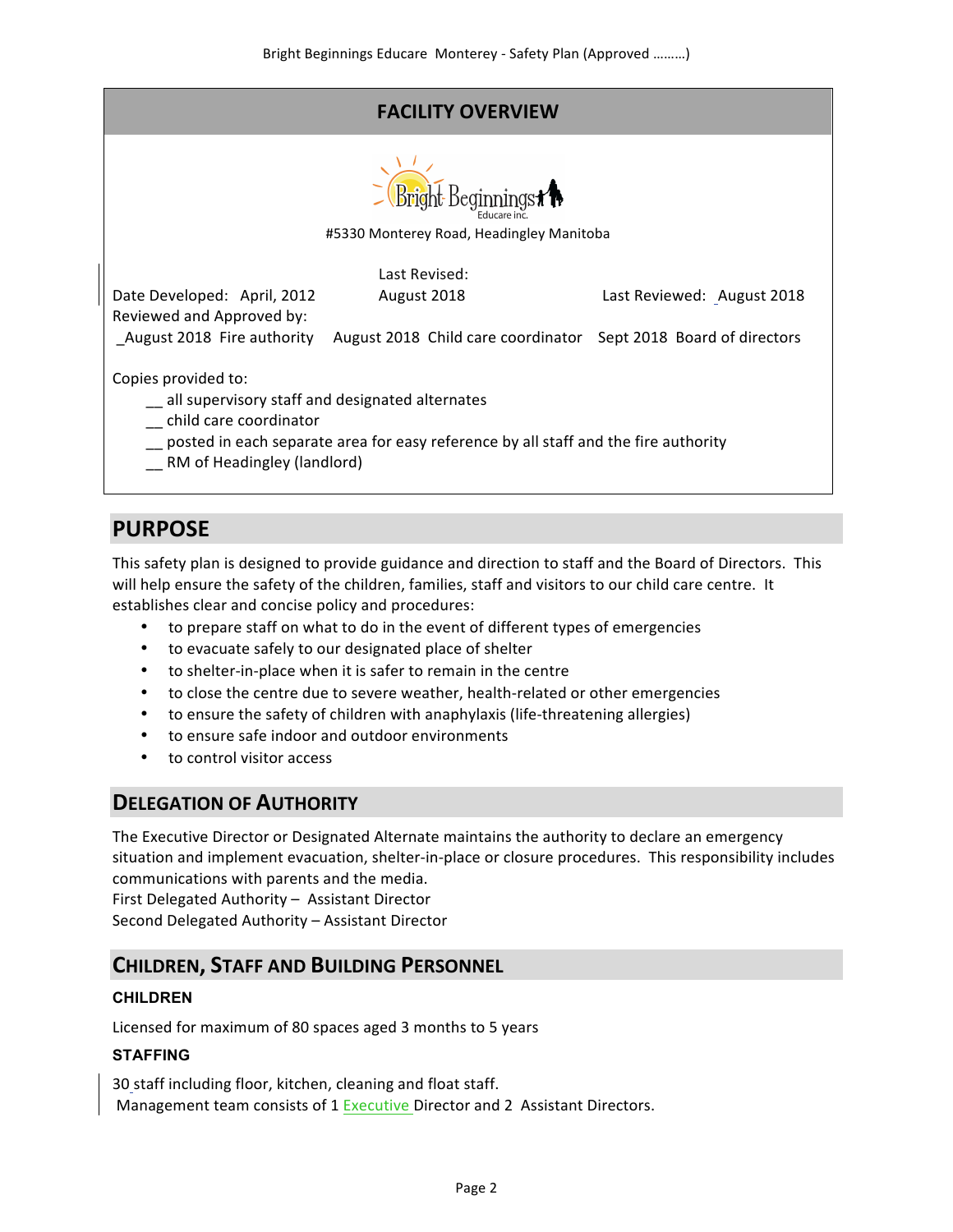#### **BUILDING PERSONNEL**

RM of Headingley – Landlord – responsible for all maintenance of the building including fire safety equipment and systems and heating system.

#### **BUILDING DESCRIPTION**

6500 square feet. 1 storey no basement. Steel construction – single occupant

#### **SPACES USED BY CENTRE**

Total number of rooms: 12 including Infant room w/ bathroom; 4 Preschool rooms w/ bathrooms; Multi purpose room w/ bathroom; Staff room; Office; Maintenance room; Kitchen; Laundry room; and Staff bathroom

#### **EXITS**

Preschool Rooms 1 & 2 Main Exit – main entrance door Alternate Exit - preschool playground door

Preschool Rooms 3 & 4 Main Exit-Preschool playground door Alternate Exit – main entrance door

Infant Room Main  $Exit - infant$  playground door Alternate Exit - main entrance door

#### **HEATING, VENTILATION AND AIR CONDITIONING**

Gas and electric forced air  $-$  heat and air conditioning

## **FIRE SAFETY, EQUIPMENT AND LOCATIONS**

#### **FIRE ALARM SYSTEM**

Two stage system with annunicator panel . Signal sent directly to local fire department (wired-in smoke and carbon monoxide alarms, emergency lighting and sprinkler system) and system is monitored by RM

#### **FIRE ALARM SYSTEM CONTROL PANEL**

Main panel in maintenance room Annunicator panel located by front door

#### **FIRE ALARM PULL STATIONS**

Located by each outside door on the south side, one by east door in Infant room

#### **FIRE DEPARTMENT CONNECTIONS**

The fire connection is located on the outside of the building in the corner of the multi-purpose room and the staff room. Fire hydrant is located on the corner of Monterey and Heartland.

#### **SMOKE ALARMS**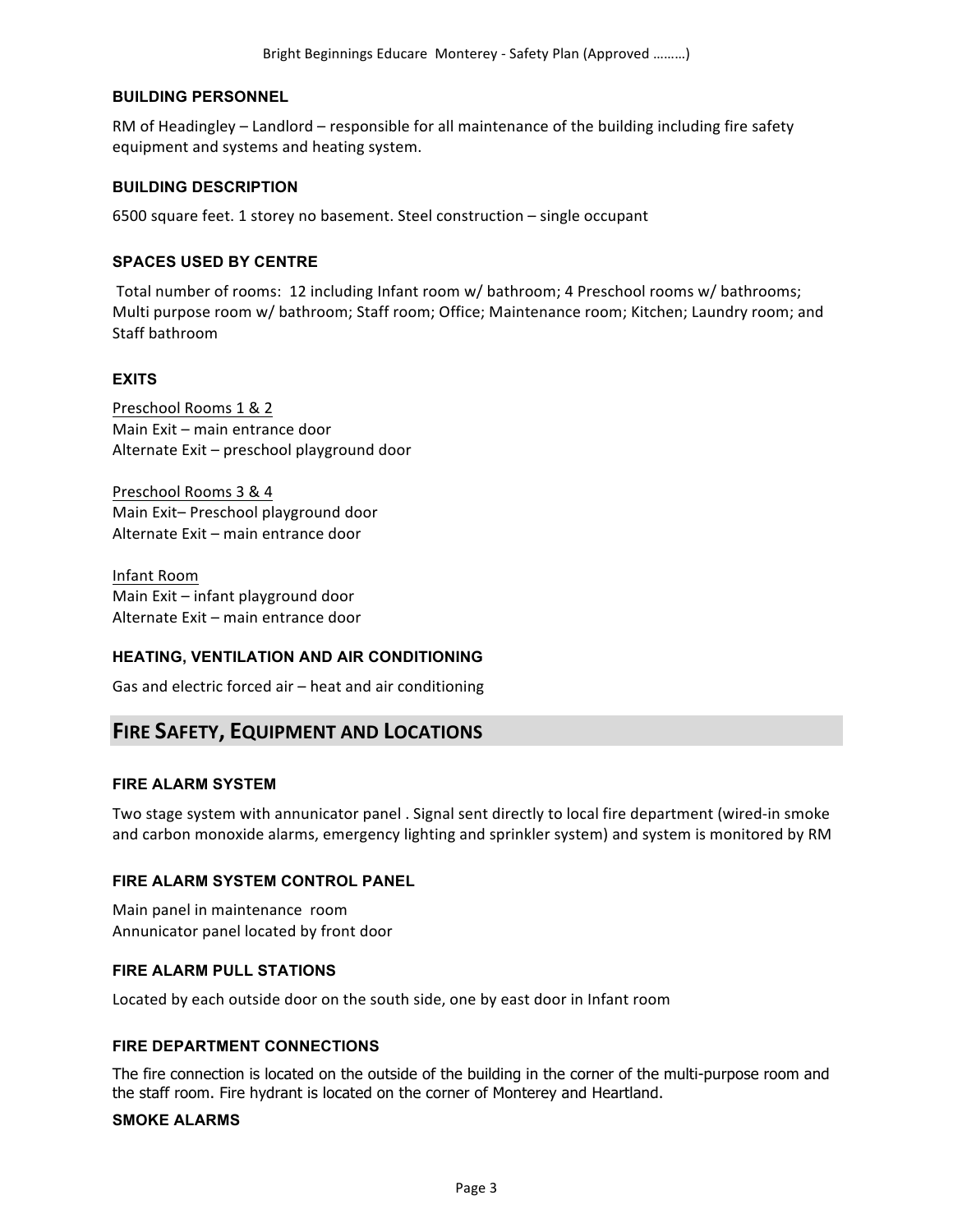Hard wired into the Infant Room  $(3)$ , 4 in the hallways, one in each play room  $(5)$ 

#### **CARBON MONOXIDE ALARM**

located in maintenance room Replacement date: April 2028 **PORTABLE FIRE EXTINGUISHERS**

Fire extinguishers are located outside each of the south doors, one in the kitchen and one in the maintenance room

## **UTILITY SHUT-OFF LOCATIONS**

Shut-off instructions are posted in the maintenance room. Child care staff have access to utility shut offs but should contact RM personnel as soon as possible during an emergency situation.

Water heater: located in the maintenance room replaced in July 2018 Natural gas main shut off valve: West side of building Electrical panel: located in the maintenance room Dishwasher: located in the maintenance room Sewage Pump: located in the maintenance room

Everything is labelled on the panels in the maintenance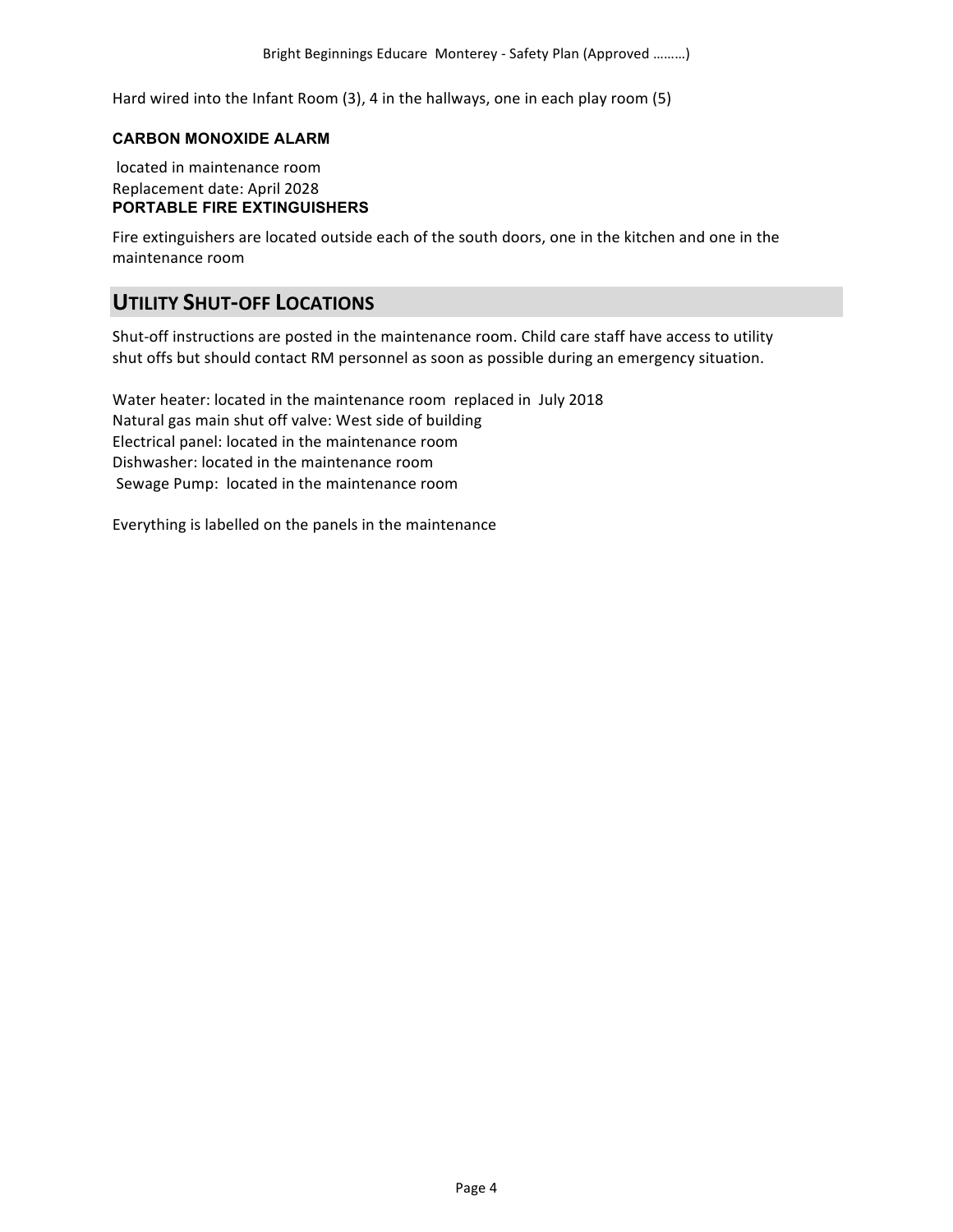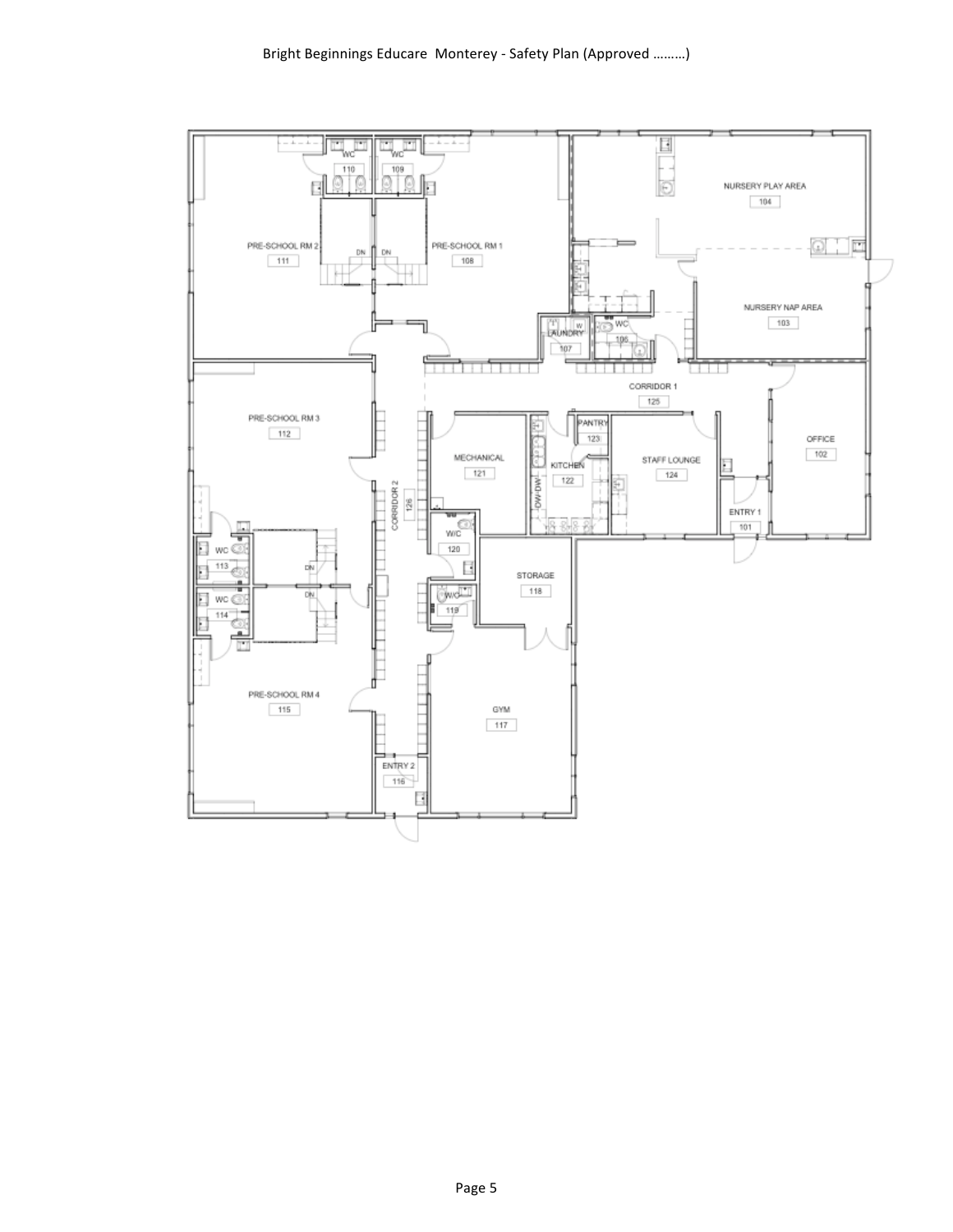# **EMERGENCY EVACUATION PROCEDURES**

Emergency evacuation procedures will be used in case of:

- fire
- a chemical or hazardous materials accident inside of the centre
- a suspected natural gas leak
- high level of carbon monoxide (CO) indicated by CO alarm

Emergency evacuation procedures may be also used in situations such as:

- bomb threat
- weather emergencies such as tornadoes, blizzards, floods and storms
- threatening behaviour inside the building
- a chemical accident in the area outside of the centre
- a health-related emergency such as utility failure or sewage back up

## **IN CASE OF FIRE**

#### **Staff should:**

- 1. Pull fire alarm bell.
- 2. Close doors to fire area.
- 3. Ensure everyone evacuates fire area immediately.
- 4. Call 911
- 5. Notify Executive Director (or Designated Alternate) as to location of fire.
- 6. Proceed with evacuation following steps below.

## **SUSPICION OF GAS LEAK**

#### **IMPORTANT - Do NOT pull fire alarm bell**

## **Staff should:**

- 1. Call 911
- 2. Verbally notify the Executive Director (or Designated Alternate) immediately.
- 3. Proceed with evacuation following steps below.

#### **Executive Director (or Designated Alternate) should:**

- 1. Verbally notify staff to evacuate the building using the intercom system or in person.
- 2. Direct Room Leaders or Supervisor to lead *Evacuation Procedures*.
- 3. Call 911 for fire department and state nature of emergency and address.

## **UPON HEARING CO ALARM IMPORTANT - DO NOT PULL FIRE ALARM BELL**

#### Staff should:

- 1. Call 911
- 2. Verbally notify the Executive Director (or Designated Alternate) immediately.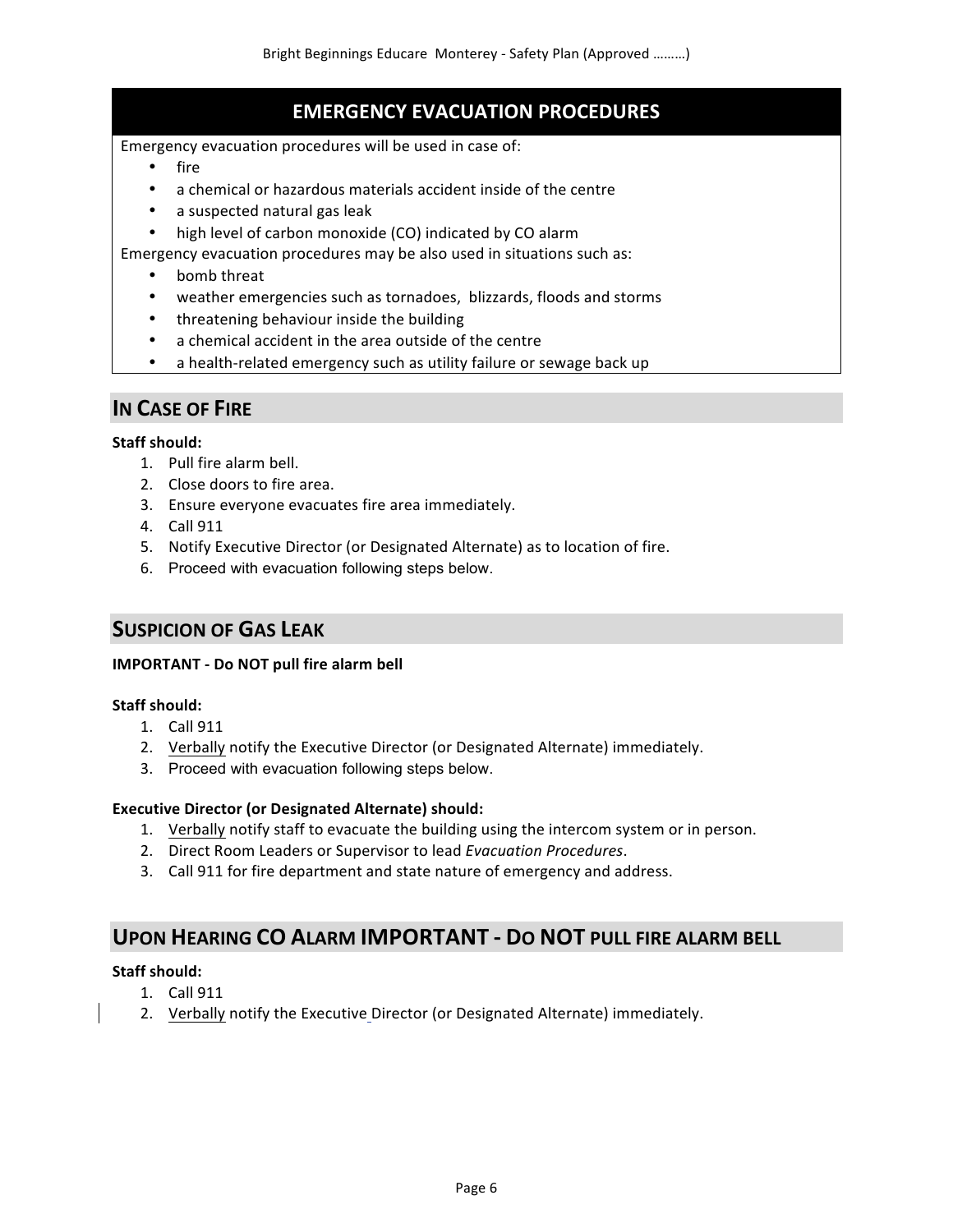## **Executive Director (or designated alternate) should:**

- 1. Check with staff in all child care areas to see if any children or staff are showing signs or symptoms of CO exposure such as headaches, dizziness, nausea, vomiting, weakness, drowsiness, etc.
- 2. Call 911 for Fire Department and tell them:
	- That CO alarm has been activated in a child care centre
	- If any staff or children are showing any signs/symptoms or not
	- That centre is evacuating
- 3. Direct staff and children to put on jackets, boots, etc for protection in cold weather if no one is showing signs or symptoms.
- 4. Proceed with evacuation following steps below.

# **UPON HEARING FIRE ALARM (OR SUSPICION OF GAS LEAK OR CO EXPOSURE)**

## All children, staff and visitors should:

- 1. Stop all activities immediately
- 2. Follow directions of Room Leader or Supervisor to evacuate the building.
- 3. Meet in the assembly area outside of the centre
	- Infant room gathers at the top of the driveway along Heartland Trail
	- Preschool Rooms go to preschool playground along far side of fence on the outside

#### **Room Leaders should:**

- 1. Direct children and staff to gather by room door. Count children.
- 2. Bring:
	- attendance record (with floor plan attached).
	- emergency backpack (including first aid kit, child information records, staff emergency information).
	- required medications and specialized equipment for children with additional support needs if essential to their immediate safety and it is safe to do so.
- 3. Assign specific staff to help children who require additional assistance.
- 4. Lead evacuation out of the building.
- 5. Take attendance in the assembly area.
- 6. Report evacuation status to Executive Director (or Designated Alternate).

## Last staff out of each room should:

- 1. Conduct a sweep of the centre looking for any remaining children or adults
- 2. Close all doors and windows, time permitting.

## **Designated Supervisor should:**

- 1. Conduct a sweep of the centre looking for any remaining children or adults
- 2. Take the duffel bag with blankets for protection in cold weather (if it is safe to do so).
- 3. Close all doors and windows, time permitting.

## **Executive Director (or Designated Alternate) should:**

- 1. Call 911 to ensure fire department is aware of the situation.
- 2. Review attendance record received from staff. Confirm that all children, staff and visitors are accounted for.
- 3. Advise the fire department of evacuation status (for example, complete with no possibility that any child care staff, children or visitors are unaccounted for).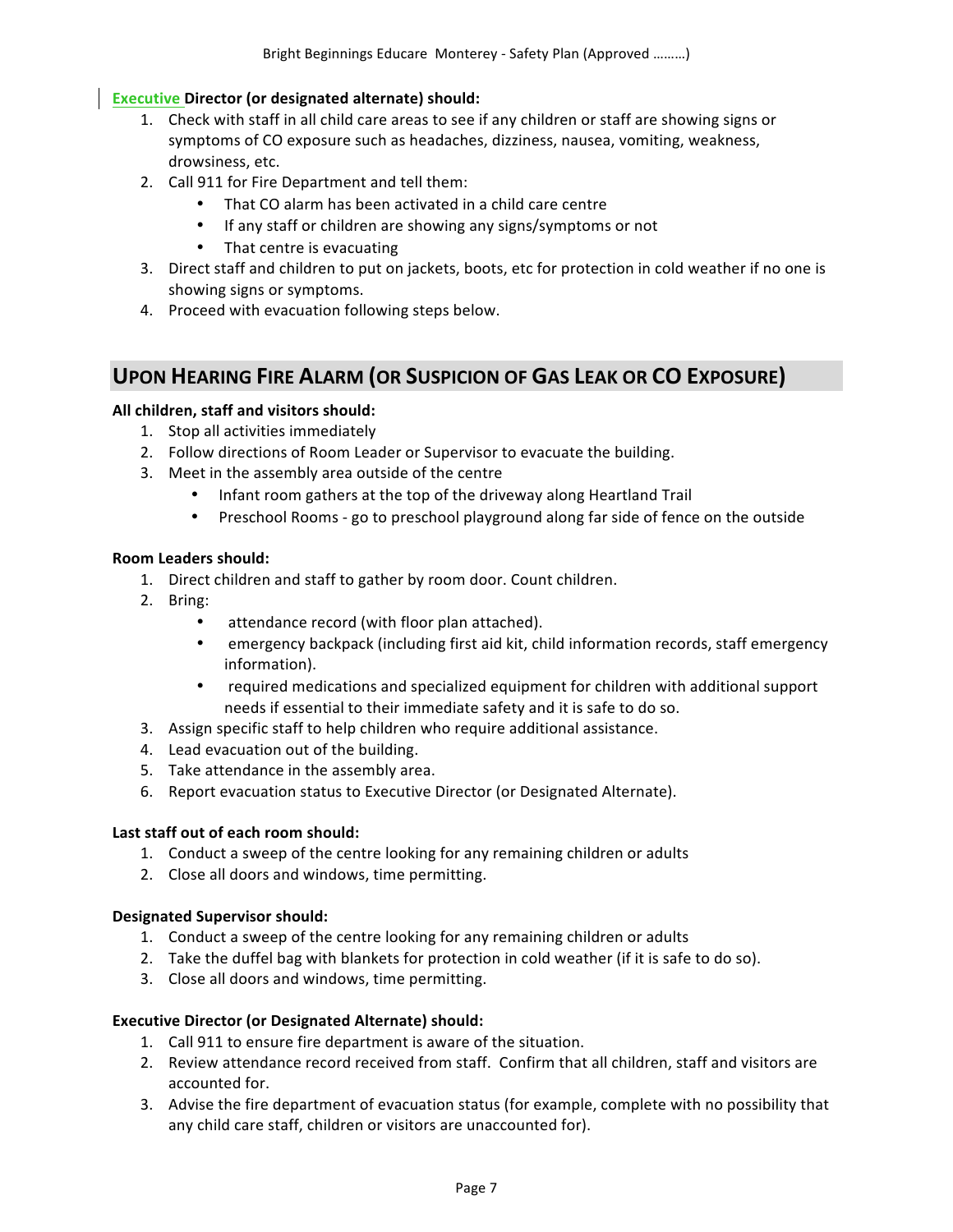- 4. Take direction from fire department.
- 5. Direct staff to return inside or proceed to designated place of shelter upon direction from fire department.
- 6. If staff and children proceed to designated place of shelter before fire department arrives:
	- If possible, assign a staff member to remain at main entrance to advise fire department.
	- Call 911 to inform of evacuation status.
- 7. Post the name, location and contact number of the designated place of shelter on the outside door.
- 8. Prepare a written statement to relay to parents by telephone, e-mail or text to let them know the children are safe, where to pick them up and whether they need to come early.
- 9. Assign specific staff to contact parents with prepared statement using the office phone in designated place of shelter.
- 10. Contact staff on outings to return to designated place of shelter, not the centre.
- 11. Be available to discuss event with parents when they pick up children.

## **After the event, the Executive Director (or Designated Alternate) should:**

- 1. Write and distribute a short letter telling parents about the event and any follow-up steps that will be taken.
- 2. Tell the Child Care Coordinator about the event.
- 3. If necessary, call WRHA Mobile Crisis Unit (940-1781) or Youth Mobile Crisis Unit (949-4777) to access the community crisis/trauma response team within 24 hours of the event for advice, resources or in-person support.

# **DESIGNATED PLACE OF SHELTER AWAY FROM THE MAIN CENTRE**

## **HEADINGLEY COMMUNITY CENTRE**

5353 Portage Ave, Headingley, MB Tele: 204.889-3132

Gail

## (Open  $8:30$  am  $-$  4:40 pm)

Child care centre has key and security system code for outside Community Centre's hours of operation) All backpacks have a key and code to enter building.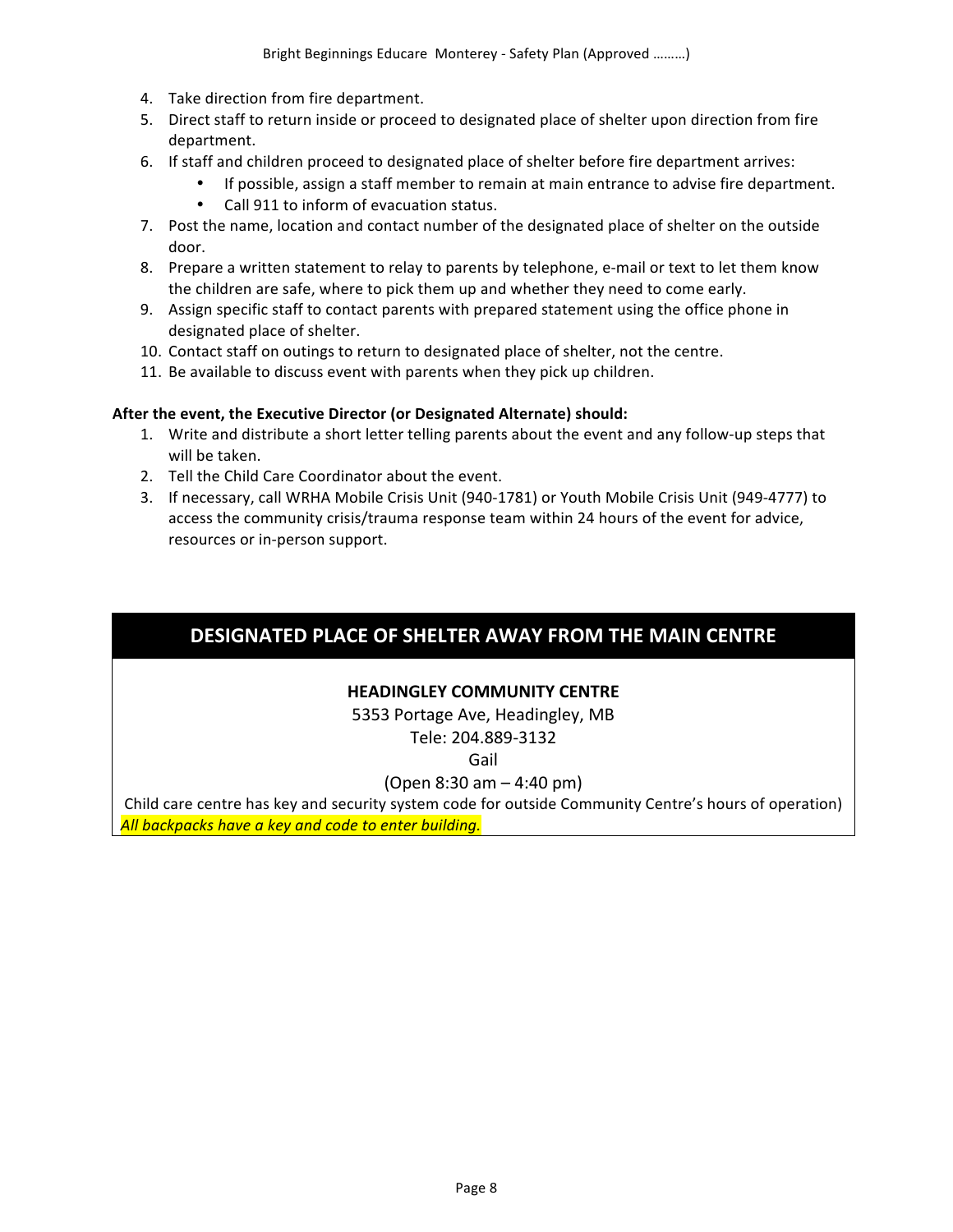# **EVACUATION AND SHELTER-IN-PLACE PRACTICE DRILLS**

#### The following procedures are used to ensure the safety of children and adults in our centre.

Evacuation and shelter-in-place practice drills are documented on the Evacuation and Shelter-in-Place Drill Record form and maintained on file for at least one year. Staff and children are not told in advance of the drills. Parents and visitors are required to participate in the drill when in the centre and follow the direction of staff.

## **EMERGENCY EVACUATION DRILLS**

- minimum of one evacuation drill per month using alarm system drill bell
- using alternate exit routes
- at different times of the day with varying numbers of staff
- a nap-time evacuation at least once annually
- complete evacuation to our designated place of shelter at least once a year

## **SHELTER-IN-PLACE DRILLS**

• minimum of one shelter-in-place drill every year

## **AFTER EVACUATION OR SHELTER-IN-PLACE PRACTICE DRILLS**

- Executive Director (or Designated Alternate) will post this information for families
- staff will try to discuss the drill with each family at departure time, particularly if their child found it interesting or upsetting.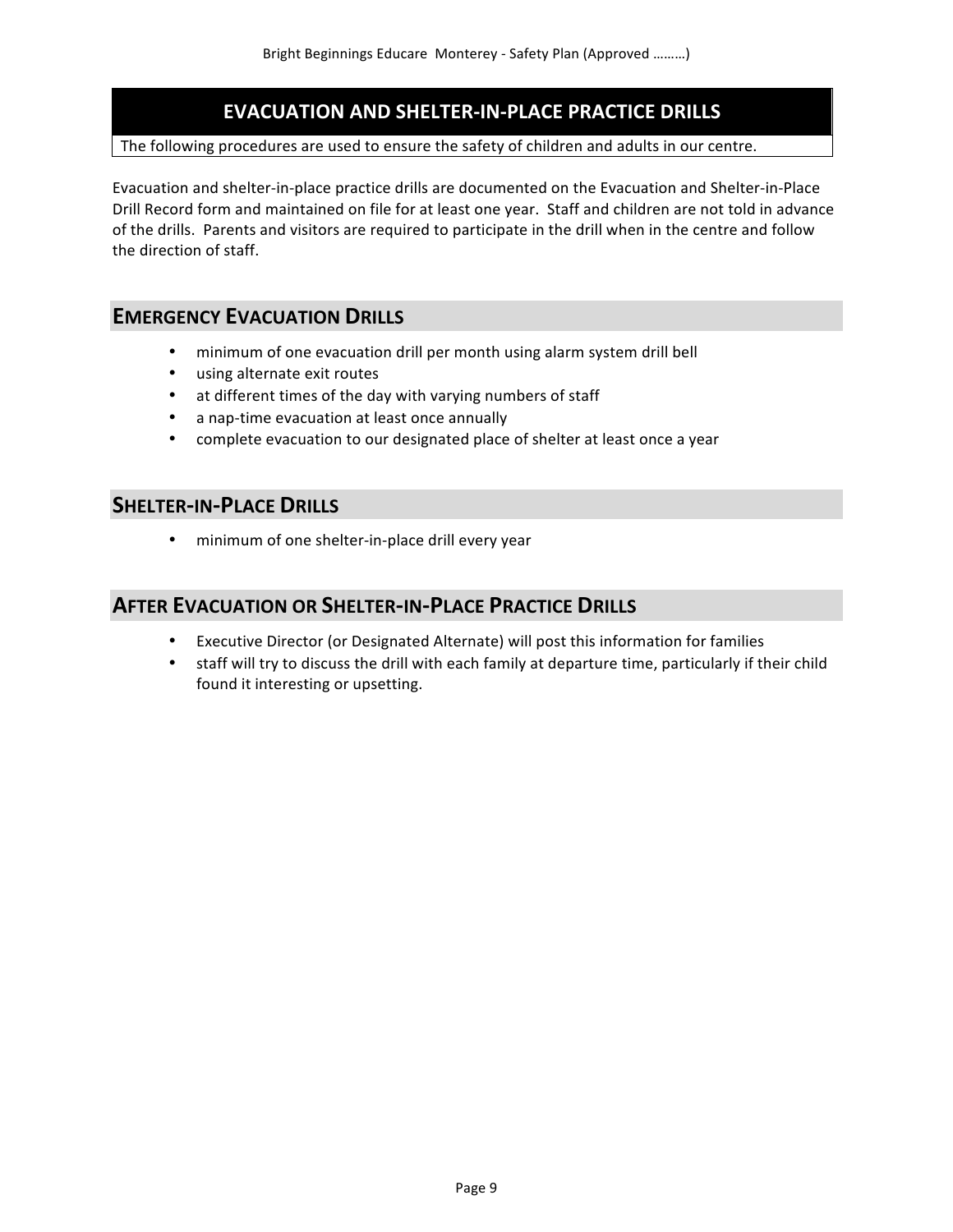# **CENTRE CLOSURE PROCEDURES**

The Executive Director (or Designated Alternate) in consultation with the Chair of the Board of Directors will decide on centre closures. The following procedures and communication policies will be used in the event of partial or full day closure of the centre due to:

- weather-related emergencies such as a severe winter storm and tornadoes
- health-related emergencies such as a utility failure or the outbreak of illness

# **CLOSURE OF CENTRE FOR PORTION OF DAY**

## **Executive Director (or Designated Alternate) should:**

- 1. Contact parents by telephone, e-mail or text message. Advise them to pick up their children early at centre or at designated place of shelter. Provide staff with a scripted statement to use if helping notify parents.
- 2. Contact emergency contacts designated by parents, if parents cannot be reached.
- 3. Post a note on the outside door with the name, location and phone number for the designated place of shelter. Include the centre's cell number.
- 4. Advise all staff not there at the time.

## **CLOSURE OF CENTRE FOR THE FULL DAY**

#### **Executive Director (or Designated Alternate) should:**

- 1. Attempt to contact all families and staff the previous evening or early in the morning by telephone, e-mail or text message. Provide staff with a scripted statement to use if helping notify parents.
- 2. Arrange to have the closure announced on CJOB (Phone: 786-2471).
- 3. Record an outgoing message on the centre's voice mail system.
- 4. Post a note on the outside door, if possible.

## **ADDITIONAL STEPS IF OUR BUILDING IS FLOODED**

#### **Executive Director (or Designated Alternate) should:**

- 1. Contact RM personnel to:
	- Contact Manitoba Hydro to disconnect power at the pole and make sure it is safe to reenter the centre.
	- Schedule the cleaning, service and replacing of main circuit panels, light switches, electrical sockets, appliances, furnaces, etc by certified technicians.
	- Make arrangements to have all wiring inspected by a qualified electrician before turning power on.
	- Make arrangements for the natural gas to be turned on by a qualified professional.
	- Schedule appropriate cleaning for all flooded areas.
- 2. Contact parents with an expected reopening date as advised by RM personnel.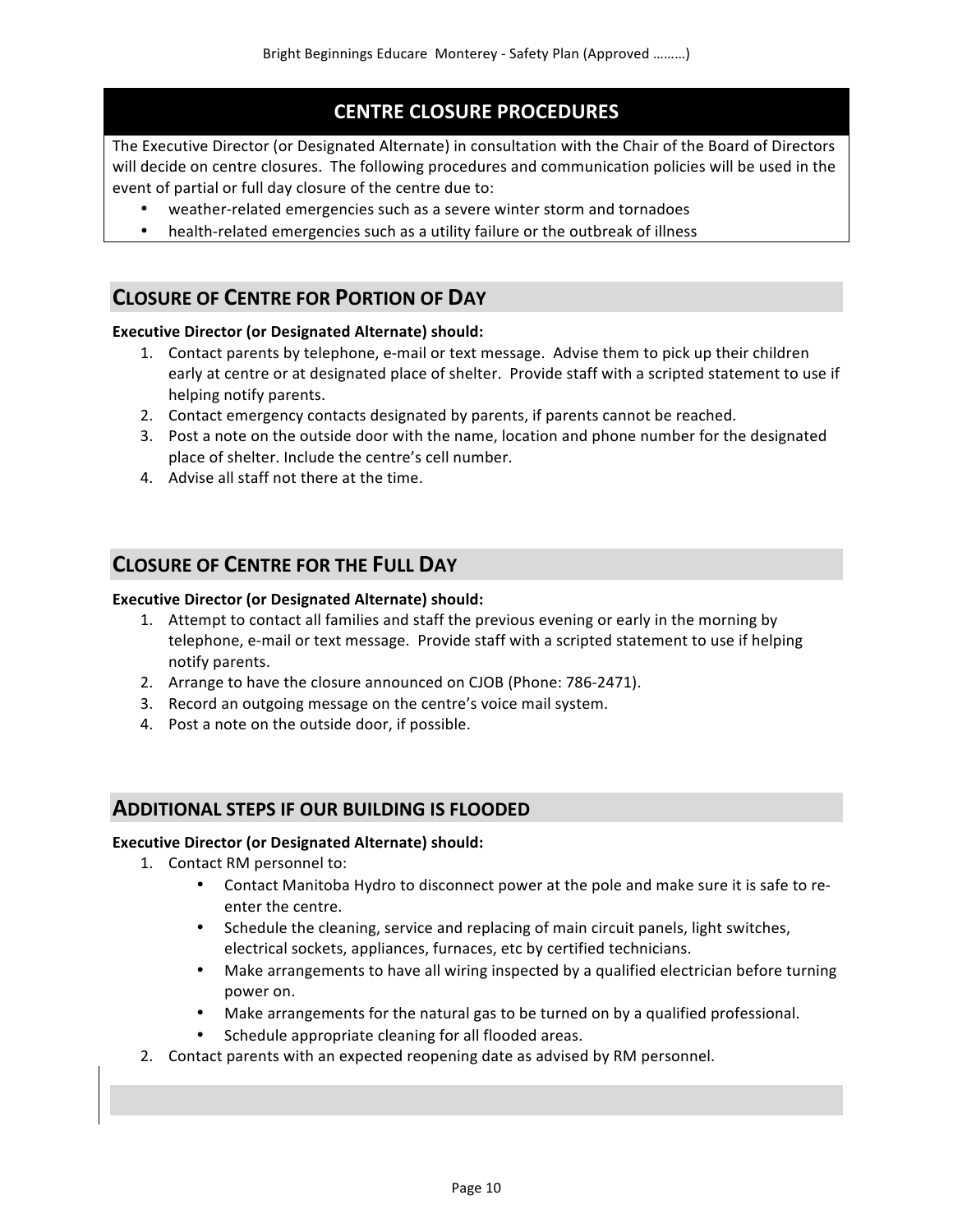# **AFTER PARTIAL OR FULL DAY CLOSURE**

## **Executive Director (or Designated Alternate) should:**

- 1. Write and distribute a short letter telling parents about the event and any follow-up steps that will be taken.
- 2. Tell the Child Care Coordinator about the event.
- 3. Discuss incident with RM personnel, as needed.
- 4. If necessary, call the Regional Health Authority to access the community crisis/trauma response team within 24 hours of the event for advice, resources or in-person support.
- 5. Contact fire and public health inspectors and the child care coordinator. Depending on the reason for closure, there may be requirements or recommendations to reopen centre.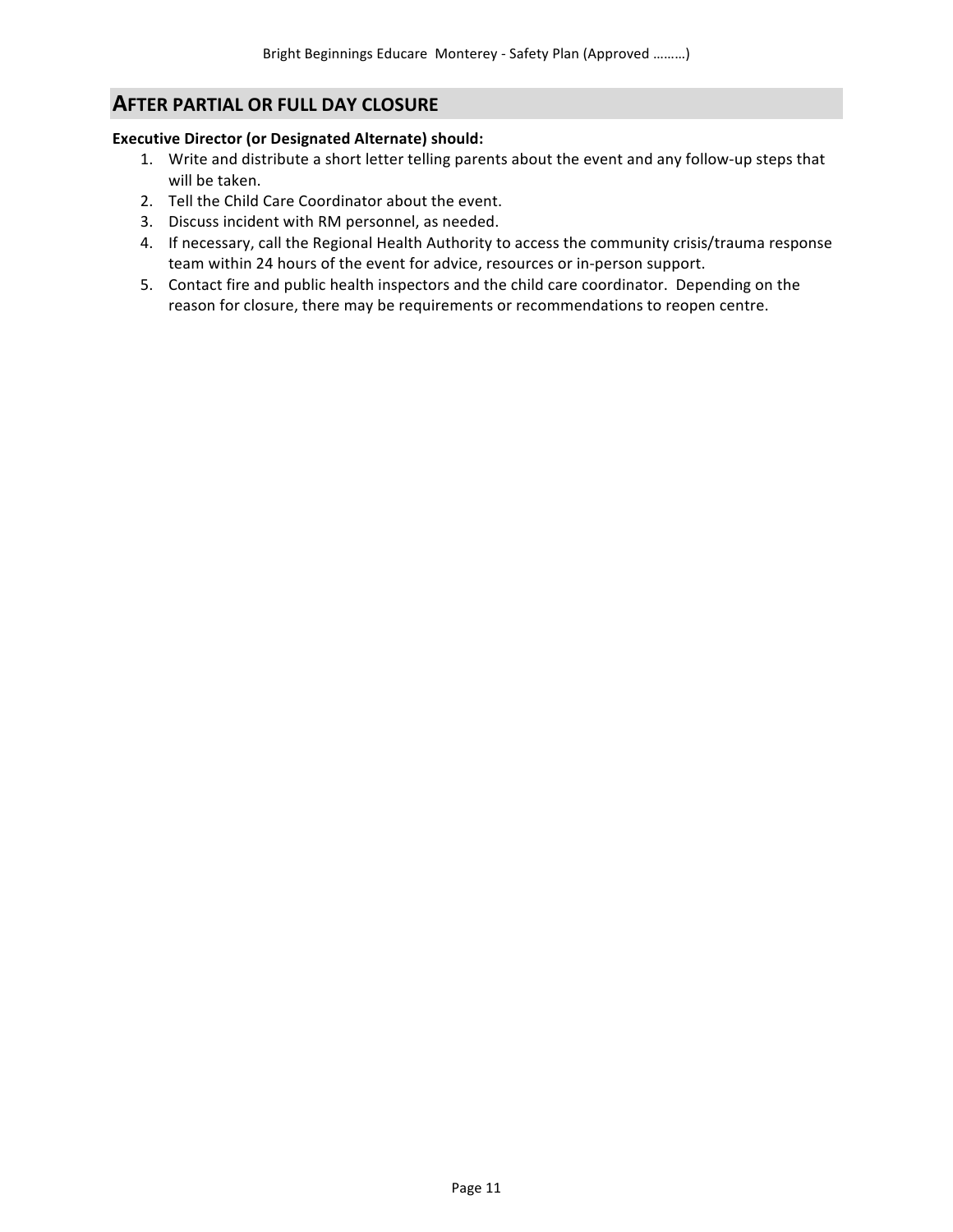# **CONTROLLING FIRE HAZARDS and**

# **INSPECTION AND MAINTENANCE OF FIRE SAFETY EQUIPMENT**

The following procedures will be used to ensure requirements under the Manitoba Fire Code are met to reduce and prevent the risk of fire by:

- controlling fire hazards
- inspecting and maintaining fire safety equipment

# **DOCUMENTATION**

The following documentation will be maintained by the Executive Director (or Designated Alternate) for review by the fire inspector.

They will know the location of this file, which will contain:

- safety checklists used to document monthly and annual checks to control fire hazards and inspect and maintain fire safety equipment
- evacuation and shelter-in-place practice drill record
- inspection and maintenance records for carbon monoxide alarms

The Executive Director (or Designated Alternate) will refer the fire inspector to the RM personnel for the following documentation:

- fire extinguishers annual inspection report by a certified agency
- fire protection system annual inspection report by a qualified technician
- rotating use of fire alarm manual pull stations
- heating system annual inspection report by a qualified heating contractor

## These following items have been integrated into our Safety Checklists to document the checks required on a daily, monthly and annual basis.

## **DAILY INSPECTIONS AND MAINTENANCE**

- 1. Fire alarm power indicator and trouble indicator lights are functioning correctly.
- 2. Evacuation procedures and floor plans are prominently posted in each room.
- 3. Exit signs are easy to see and lit.
- 4. Corridors and exits are unobstructed and properly lit.
- 5. Exits are free of snow and ice. There is a minimum of three meters (about 10 feet) cleared of snow outside of exit. There is a cleared path so that everyone can move further away from the building.
- 6. Fire doors and stairway doors are NOT wedged or blocked open.
- 7. Electrical appliances are unplugged when not in use (toaster, coffee maker, etc.)
- 8. All electrical outlets have covers in place.
- 9. Lint traps in laundry equipment are cleaned after each use.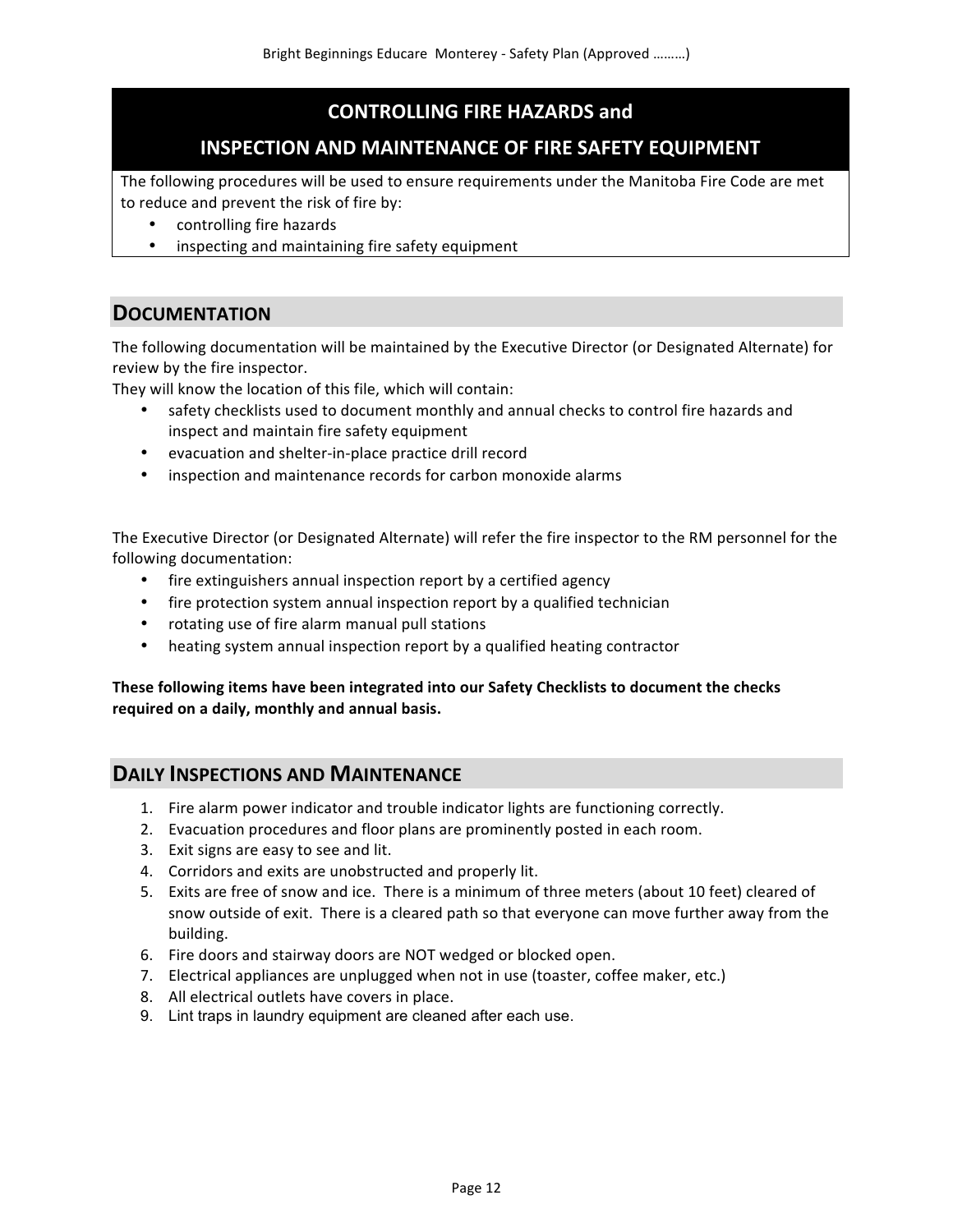## **MONTHLY INSPECTIONS AND MAINTENANCE**

- 1. Exit doors are readily opened from the inside without the use of keys or other locking devices.
- 2. Fire department access is unobstructed. Exterior fire department connections are easy to see and unobstructed. For example, no vehicles may be parked in a fire route/lane. There is no excessive vegetation, snow or other obstructions to access routes, fire hydrant and fire department connections.
- 3. All fire extinguishers are checked to make sure:
	- proper type
	- hung in required locations
	- labelled
	- ready for use
	- tagged
	- properly charged (arrow in green zone)
	- monthly check documented on tag and on practise drill record.
- 4. Carbon monoxide alarm maintenance room is checked to ensure proper function (documented on practise drill record).
- 5. Storage areas are checked to make sure:
	- combustible materials have not built up in storage rooms or service rooms
	- combustible materials are not stored next to water heaters and heating equipment
	- propane cylinders are not stored inside building
	- there is at least 18 inches clearance between storage and sprinkler heads
- 5. Inspection documentation maintained by RM personnel for review by fire inspector for:
	- emergency lights inspection to make sure they work if the power fails
	- fire alarm manual pull stations

## **ANNUAL INSPECTIONS AND MAINTENANCE**

The following inspection documentation is maintained by the Executive Director for review by fire inspector. The R.M. is responsible for organizing the annual check for the following:

1. Carbon monoxide unit is wired in and checked by RM personnel

The following inspection documentation is maintained by the RM personnel for review by fire inspector:

- 2. Fire extinguishers are inspected by certified agency (also documented on tag).
- 3. Heating system is inspected by qualified heating contractor.
- 4. Fire protection systems are inspected by a certified technician:
	- emergency lighting
	- fire alarm system
	- sprinkler system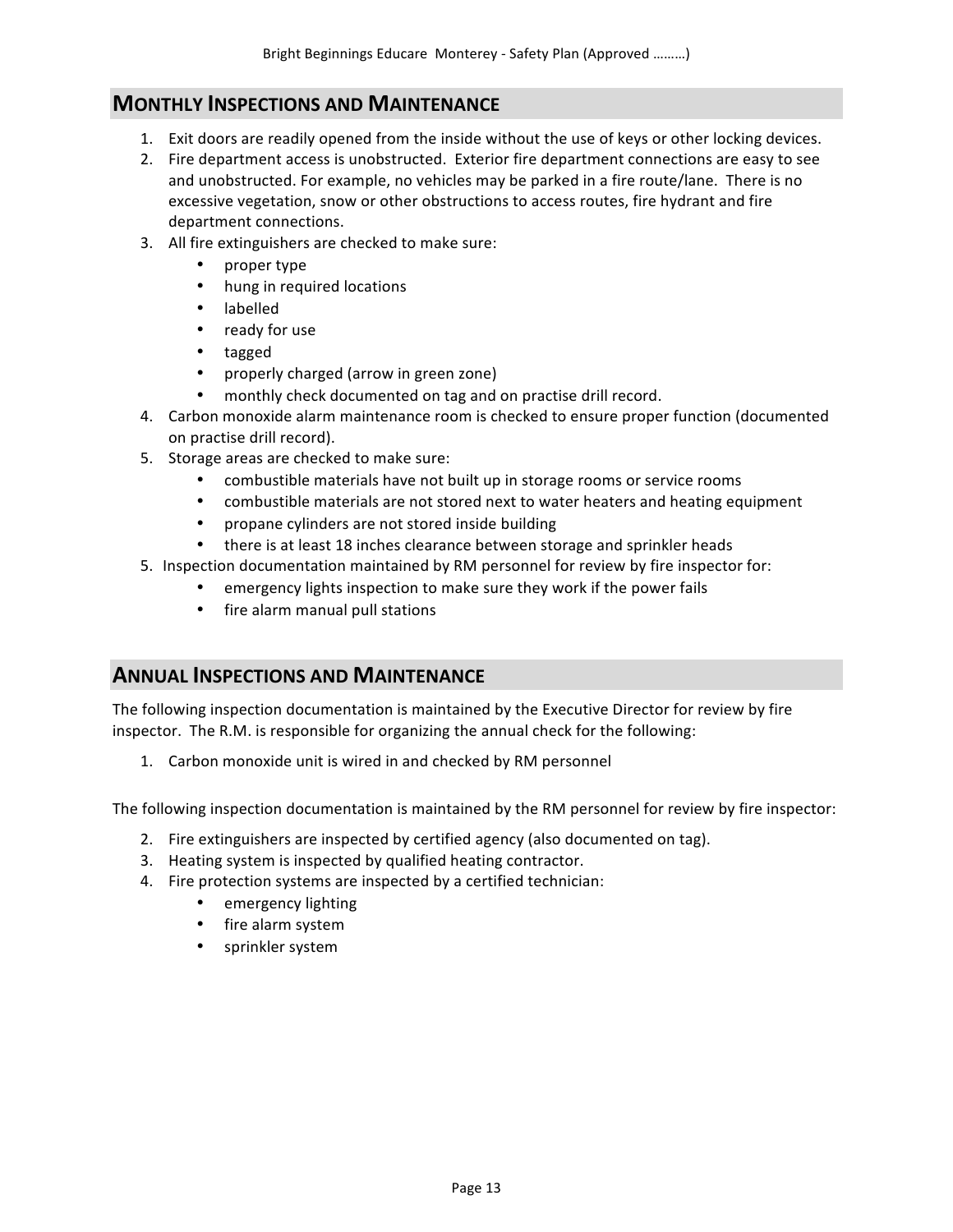# **WEATHER-RELATED EMERGENCIES**

The following procedures will be used in the event of the following in our area:

- winter storms
- tornadoes
- severe thunderstorms

## **PREPARATION**

To prepare to care for children outside of regular centre hours or during a utility failure, the Executive Director (or Designated Alternate) will ensure that:

- non-perishable food and water is stored and replenished at least annually
- flashlights and battery operated lights with fresh batteries are available in all areas of the centre
- fresh batteries are available for the weather radio or portable radio
- signs indicating locations of utility shut-offs and instructions are posted and reviewed periodically with designated alternate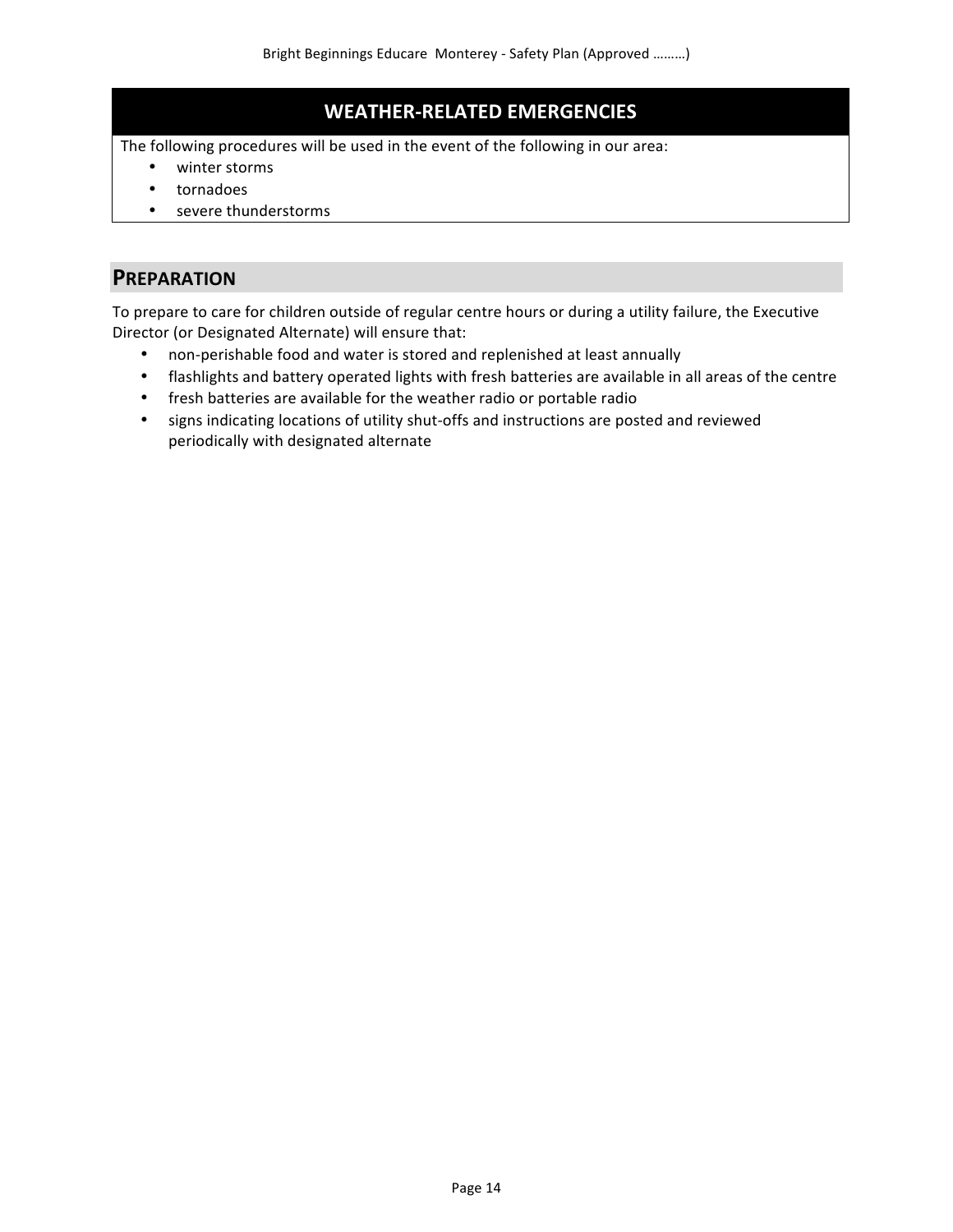# **Winter Storm Fire Procedures**

#### **Executive Director (or Designated Alternate) should:**

- 1. Monitor appropriate source listed below when there is potential for severe weather:
	- Environment Canada for weather watches and warnings on weather radio or local media
- 2. Notify staff in playground to bring children inside in the event of a severe weather warning.
- 3. Notify any groups on outings to return or take indoor shelter immediately.
- 4. Reschedule outdoor play and all outings away from the centre.
- 5. Post information indicating that there may be a need for closure and reminding parents how the closure will be communicated.

#### Additional steps for severe winter weather watch/warning or a blizzard warning

- 1. Executive Director and the Board Chair will consult on the need for emergency closure.
- 2. Follow *Emergency Closure Procedures* if required.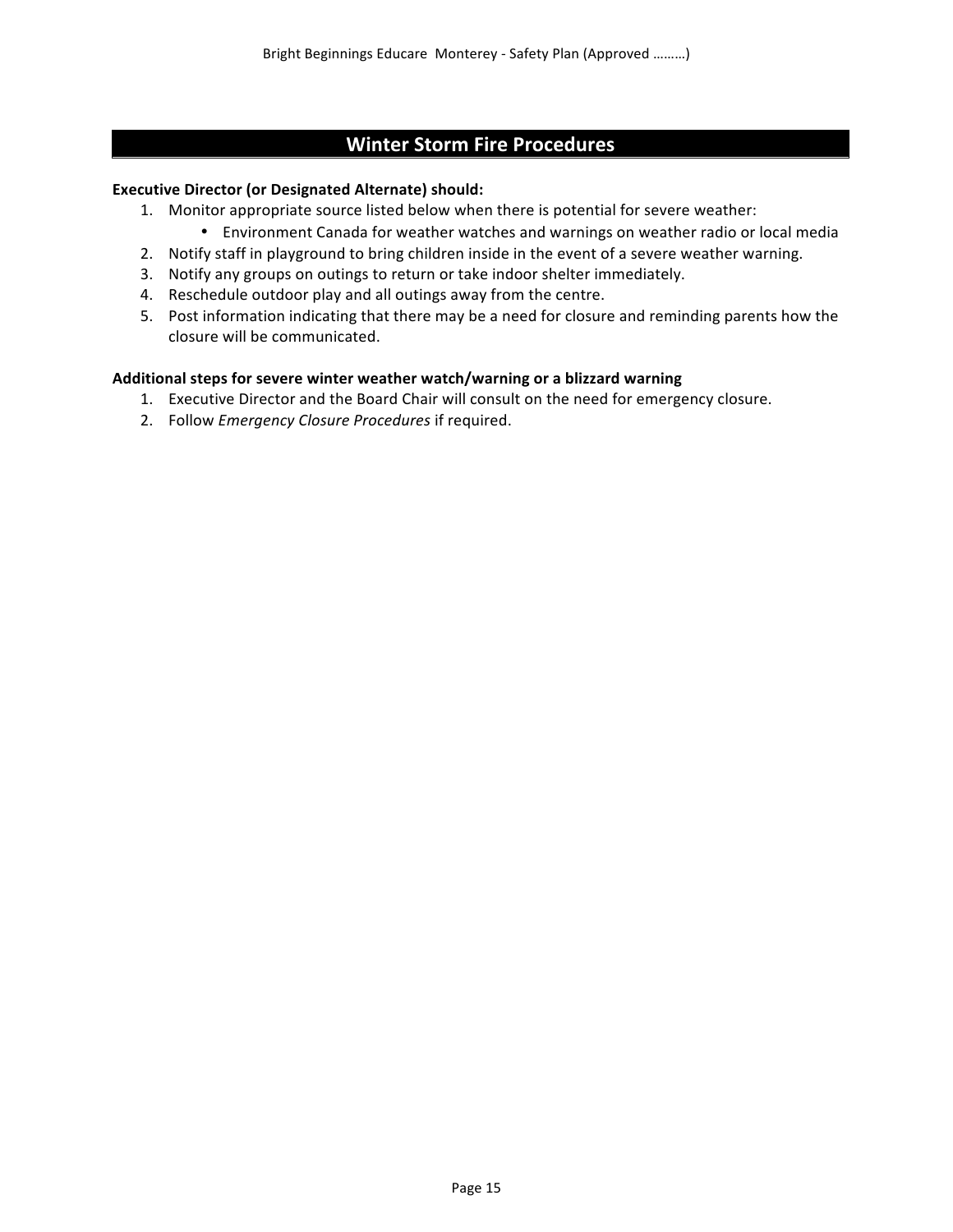## **Tornado or Severe Thunderstorm Procedures**

#### **Staff should:**

1. Immediately contact the Executive Director (or Designated Alternate) if aware of a severe thunderstorm or tornado warning/sighting in the area.

#### **Executive Director (or Designated Alternate) should:**

- 1. Monitor the situation using information from Environment Canada on the weather radio.
- 2. Make decision to enact Shelter-in-Place Procedures: Tornado.

#### **Supervisor (or Designated Alternate) should:**

- 1. Remind staff not to use electrical equipment and avoid using the telephone.
- 2. Direct staff to move children away from doors and windows.
- 3. Make sure flashlights and battery operated lights with fresh batteries are available in all areas of the centre.
- 4. Unplug all electrical appliances such as TVs, radios and toasters.

#### **Staff should:**

- 1. Follow directions from Supervisor.
- 2. Guide children to stay away from windows, doors, radiators, stoves, metal pipes, sinks or other electrical charge conductors.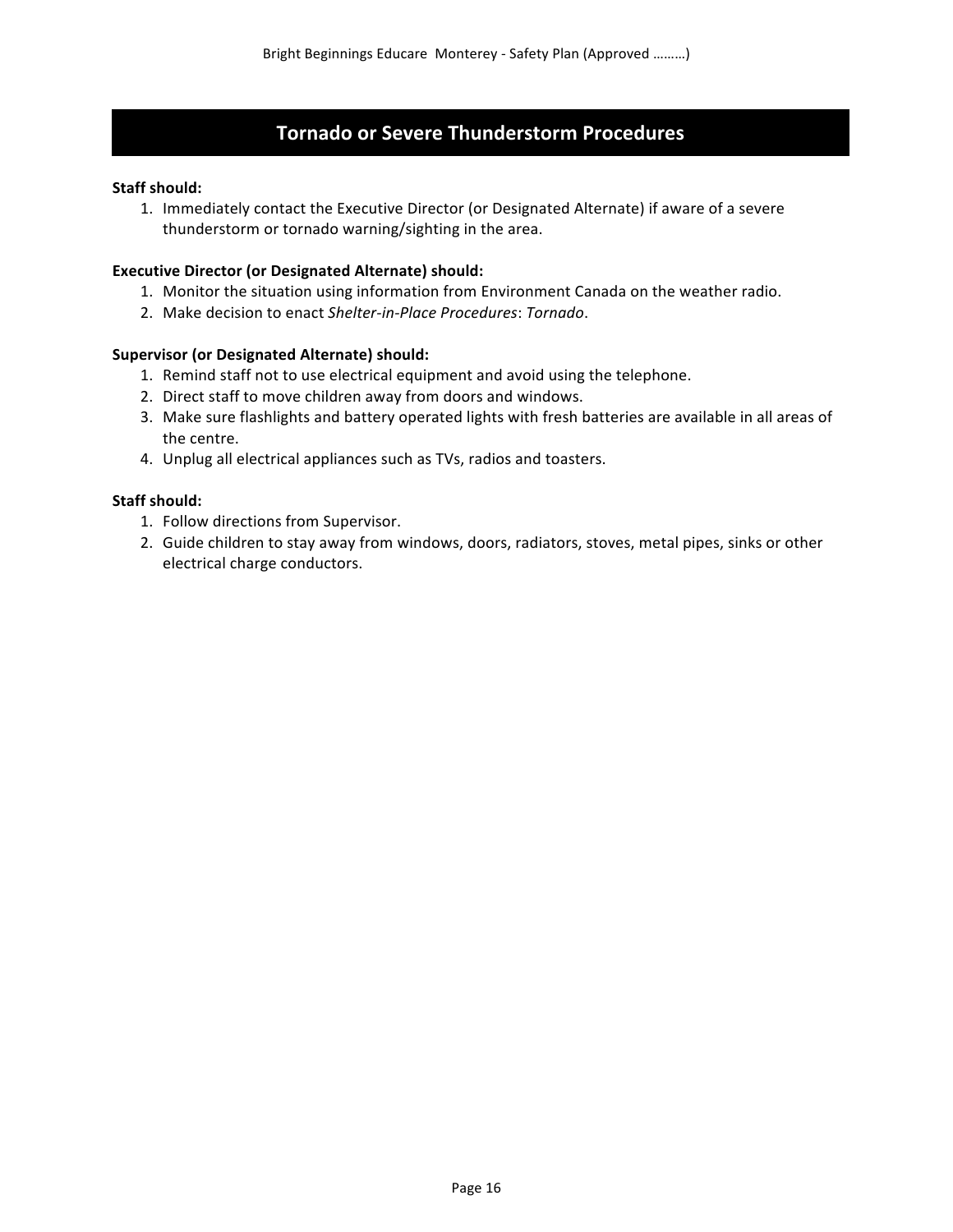# **SHELTER-IN-PLACE PROCEDURES: TORNADO**

#### **Protective Spaces:** hallways (away from windows and doors)

#### **Executive Director (or Designated Alternate) should:**

- 1. Direct Supervisor to lead Shelter-in-Place Procedures.
- 2. Notify staff in playground to return indoors immediately.
- 3. Notify staff on outings away from centre to immediately seek the closest indoor shelter. Remind them to call back with their location.
- 4. Bring the weather radio operating on battery back up and cell phone to protective space to monitor when it is safe to leave the protective spaces.
- 5. Contact the Board Chair of situation when safe to do so

#### **Supervisor (or Designated Alternate) should:**

- 1. Direct staff and children to gather in the protective spaces.
- 2. Assign specific staff to:
	- bring the emergency backpack into the protective spaces (including the first aid kit, child information records and staff emergency information)
	- take attendance to make sure all children and staff are accounted for
	- help children who require additional assistance
	- take required medications and specialized equipment for children with additional support needs if it is possible to do so safely and if essential for the immediate safety of a child
- 3. Advise Executive Director (or Designated Alternate) of the status of Shelter-in-Place Procedures.

## After the event, the Executive Director (or Designated Alternate) should:

- 1. Write and distribute a short letter telling parents about the event and any follow-up steps that will be taken.
- 2. Tell the Child Care Coordinator about the event.
- 3. If necessary, call WRHA Mobile Crisis Unit (940-1781) or Youth Mobile Crisis Unit (949-4777) to access the community crisis/trauma response team within 24 hours of the event for advice, resources or in-person support.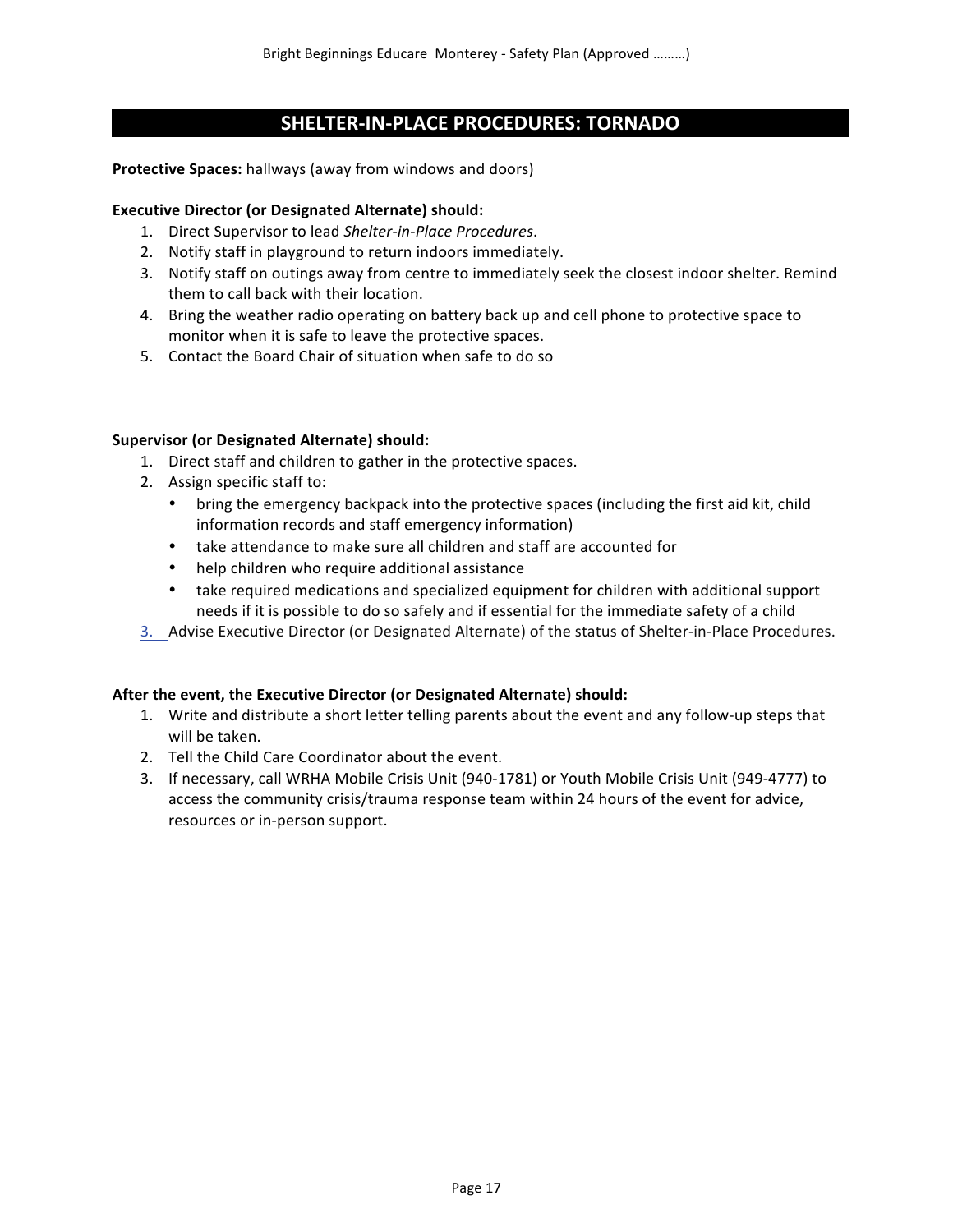# **HEALTH-RELATED EMERGENCIES**

The following procedures and communication policies will be used in the event of an emergency due to: 

- a child's medical condition
- communicable or food-borne illness in the centre or larger community
- serious injury of a child
- utility failure or sewage backup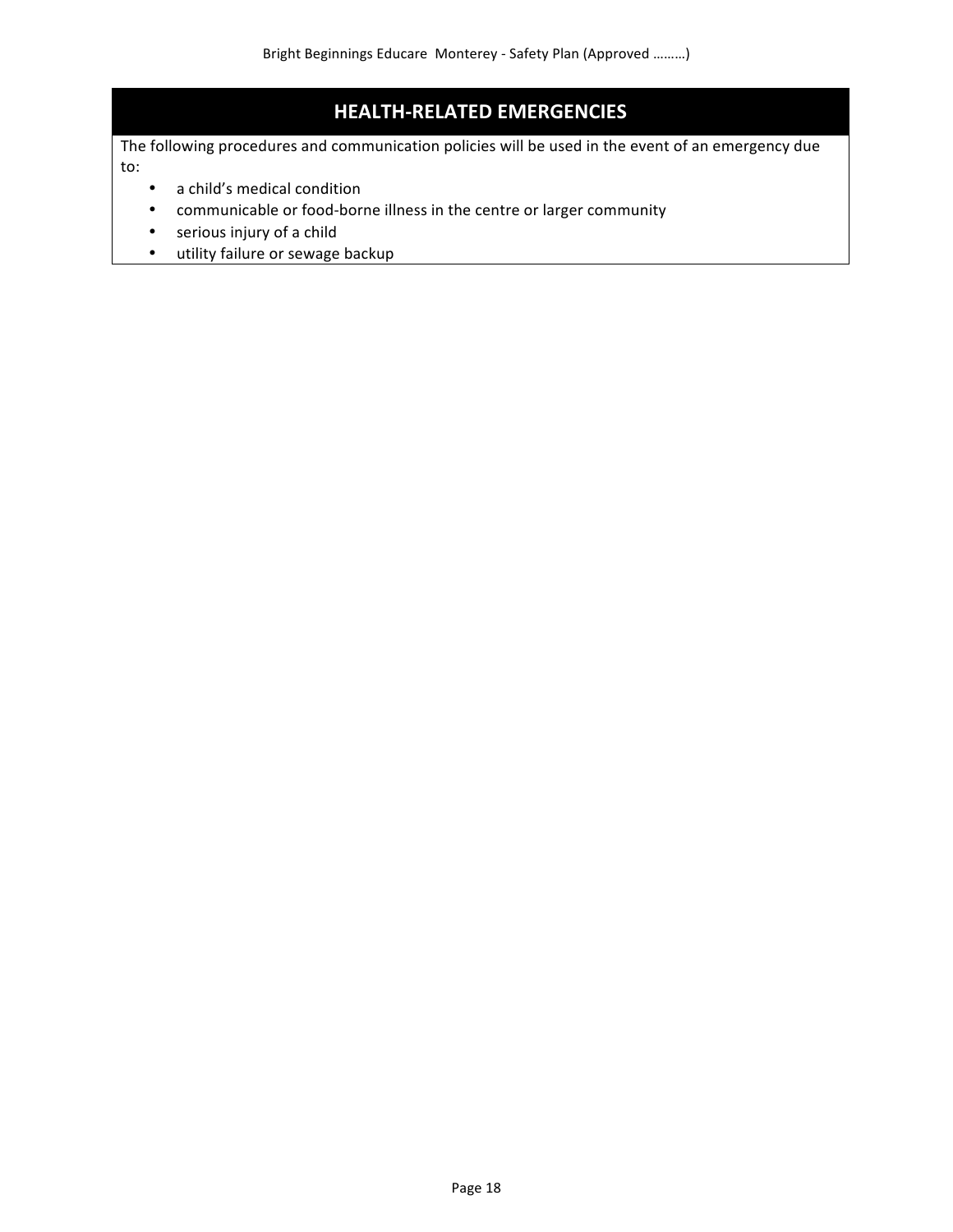## **A Child's Medical Condition**

When a child enrols with a medical condition or is diagnosed while attending the centre the Executive **Director (or Designated Alternate) should:**

- 1. Make sure Unified Referral Intake System (URIS) applications are submitted.
- 2. Arrange staff training by a registered nurse related to the URIS *Individual Health Care Plan/Emergency Response Plan*.
- 3. Update the centre's safety plan with any special considerations required for the child.
- 4. Store *Individual Health Care Plan/Emergency Response Plans* in the appropriate staff communication area while considering the importance of confidentiality.
- 5. Make sure there are processes to monitor when a child's URIS plan will expire.
- 6. Arrange for plan to be updated and staff retraining to be conducted every year.
- 7. See the Anaphylaxis section for additional policies and procedures related specifically to lifethreatening allergies.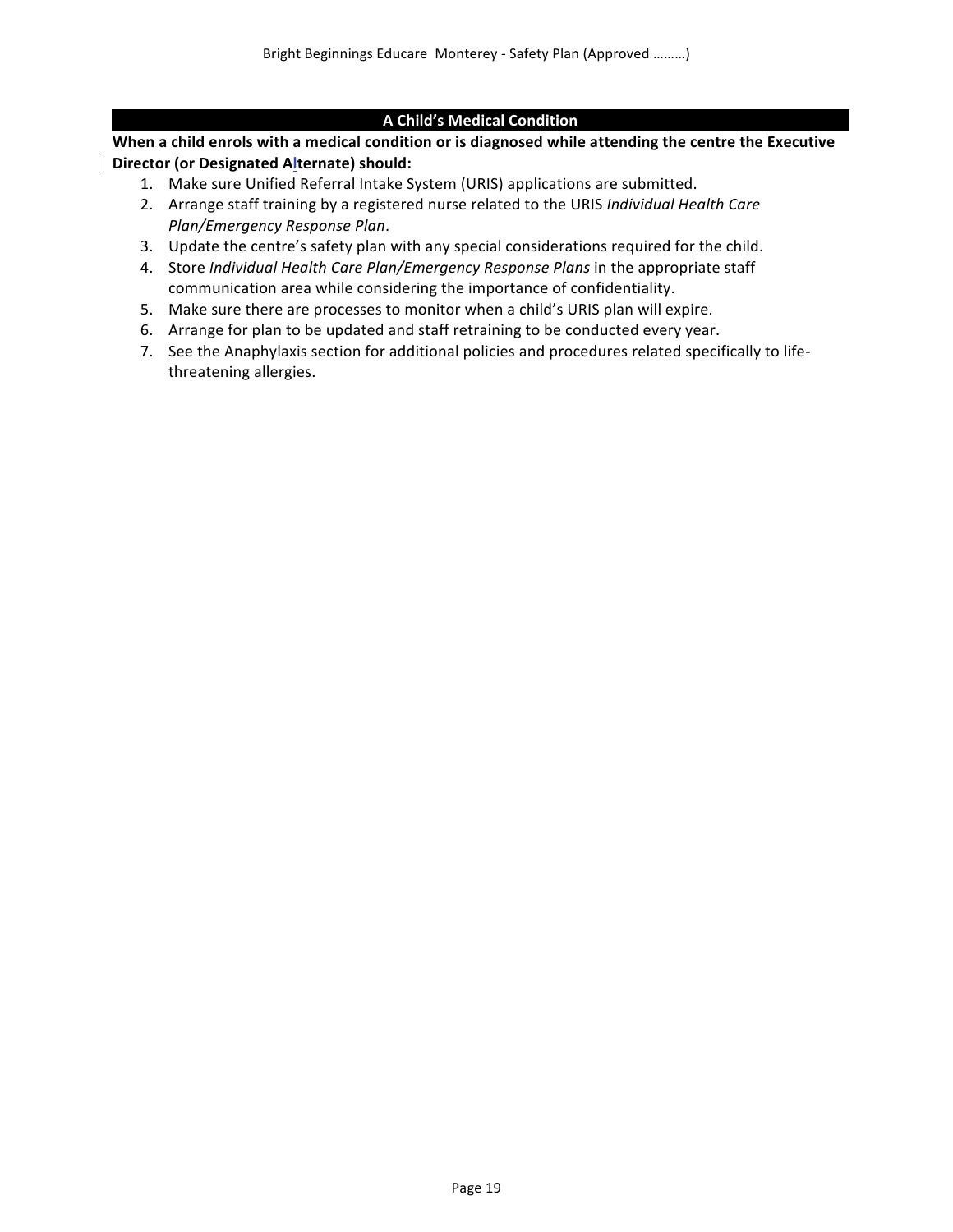## **Communicable or Food-Borne Illness**

# **PREVENTION**

The following procedures are used to prevent outbreaks of communicable or food-borne illness:

- routine health practices
- cleaning and sanitizing schedules
- safe food handling practices
- disposable gloves are worn any time staff's hands may come in direct contact with blood (or body fluids containing blood) or staff have open cuts or sores on their hands
- staff monitor children's health and ask parents about unusual symptoms observed in children (diarrhea, vomiting, abdominal pain, etc.)
- staff encourage parents to inform the centre of diagnosed illness after a visit to the doctor
- a toileting log book is maintained to help identify children with diarrhea as a simple warning system of an illness outbreak

## **OUTBREAK OF COMMUNICABLE OR FOOD-BORNE ILLNESS IN CENTRE**

#### **Executive Director (or Designated Alternate) should:**

- 1. Contact the public health nurse for requirements for specific illnesses. Be sure to ask about any special precautions for non-immunized children or pregnant staff/family members.
- 2. Contact the public health inspector if directed to do so by the public health nurse.
- 3. Inform the child care coordinator of the situation and public health authority's requirements and recommendations.
- 4. Provide regular updates to the child care coordinator and public health authorities.
- 5. Review the following procedures with all staff and make sure procedures are diligently followed:
	- proper sneezing and coughing etiquette
	- adult hand washing procedures
	- children's hand washing procedures
	- diapering and toileting procedures
	- cleaning and sanitizing procedures
	- procedures for the proper storage, handling and serving of food
- 6. Notify parents of illnesses present in the centre and the symptoms to look for in their child.
- 7. Share resources and information with parents.
- 8. Advise staff of requirements from public health or other authorities and make sure requirements are followed.

## **Staff should:**

- 1. Review proper hand washing procedures with the children.
- 2. Go over sneezing and coughing techniques with the children.
- 3. Monitor bathroom visits to make sure procedures are followed.
- 4. Clean and sanitize toys, equipment and surfaces.
- 5. Encourage parents to discuss any health concerns, symptoms or diagnosed illnesses.
- 6. Document health concerns, symptoms or diagnosed illnesses in the daily incident record.

## **Parents should:**

- 1. Discuss any health concerns or symptoms with staff.
- 2. Tell staff about any diagnosed illnesses.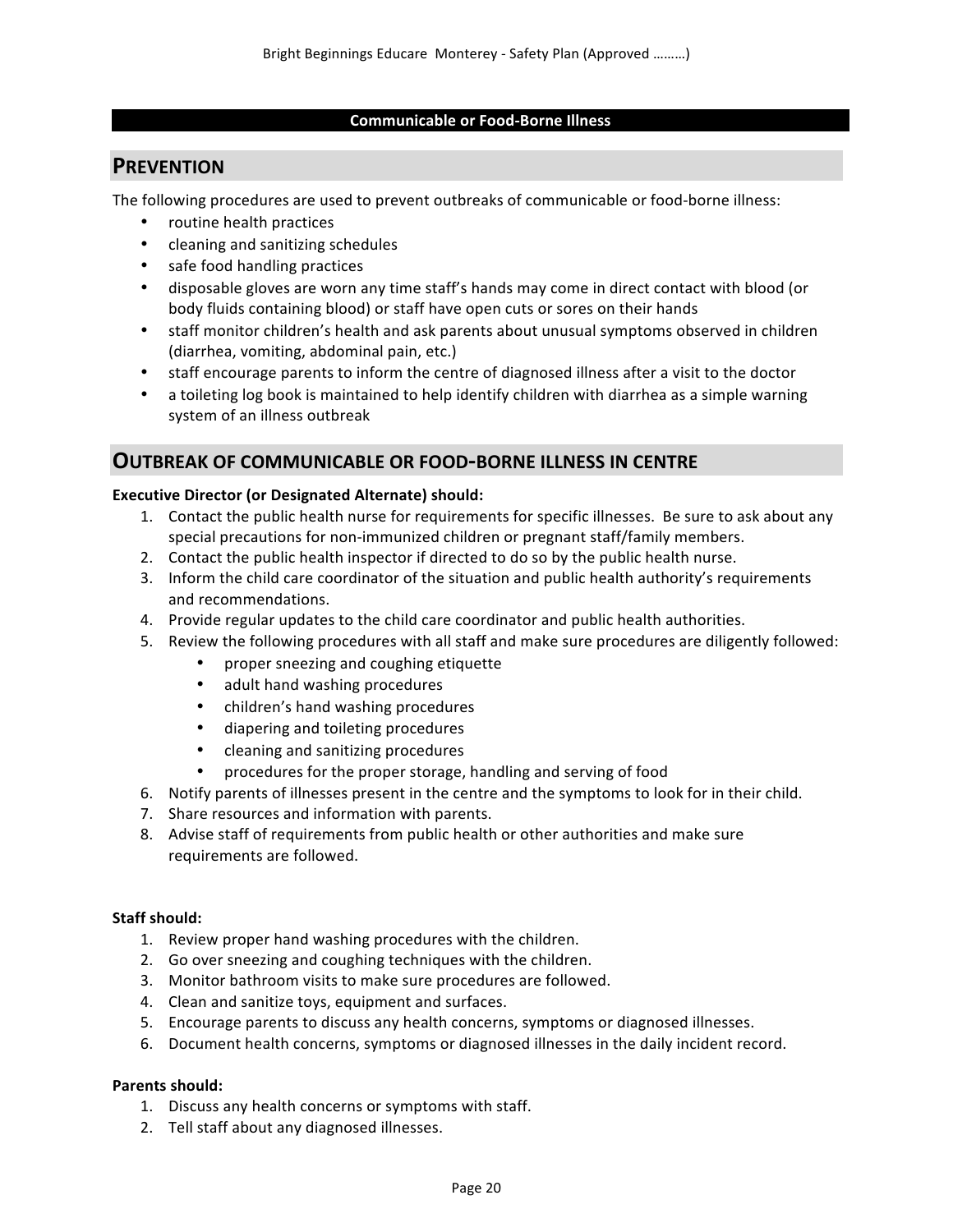# **CONTACT WITH PUBLIC HEALTH**

The public health authority will be contacted for advice and direction if any of the following illnesses are present in the centre:

- any illness prevented by routine immunizations: diphtheria, measles, mumps, pertussis (whooping cough), polio and rubella
- gastrointestinal infections such as a diagnosed case of campylobacter, E. coli, giardia, rotavirus, typhoid fever, salmonella gastroenteritis, shigella gastroenteritis and yersinia gastroenteritis
- diarrhea, if there are 2 to 3 or more children within 48 hours, because it could be a serious gastrointestinal infection
- group A streptococcus (invasive diseases such as toxic shock syndrome and flesh-eating disease)
- haemophilus influenzae type b (Hib)
- hepatitis A virus (HAV)
- impetigo, if there is more than one diagnosed case in the same room within a month
- meningitis
- meninggococcal disease
- strep throat and scarlet fever, if there are more than two diagnosed cases within a month
- tuberculosis

Public health will also be contacted about any bite that breaks the skin as blood tests may be required.

## **NOTIFICATION TO PARENTS AND STAFF**

- 1. Parents and staff will be advised of any of the illnesses requiring contact with public health (above).
- 2. The notice will specifically advise parents to talk to their doctor and check their own child's immunization records about the following illnesses prevented by routine immunizations:
	- diphtheria
	- measles
	- mumps
	- pertussis (whooping cough)
	- polio
	- rubella
- 3. The notice will specifically advise staff or family members who are or may become pregnant that they should talk to their doctor and check their immunization status for the following illnesses:
	- chicken pox
	- parvovirus B19 (fifth disease or "slapped cheek" syndrome)
	- rubella
	- measles
	- mumps
	- CMV (cytomegalo virus)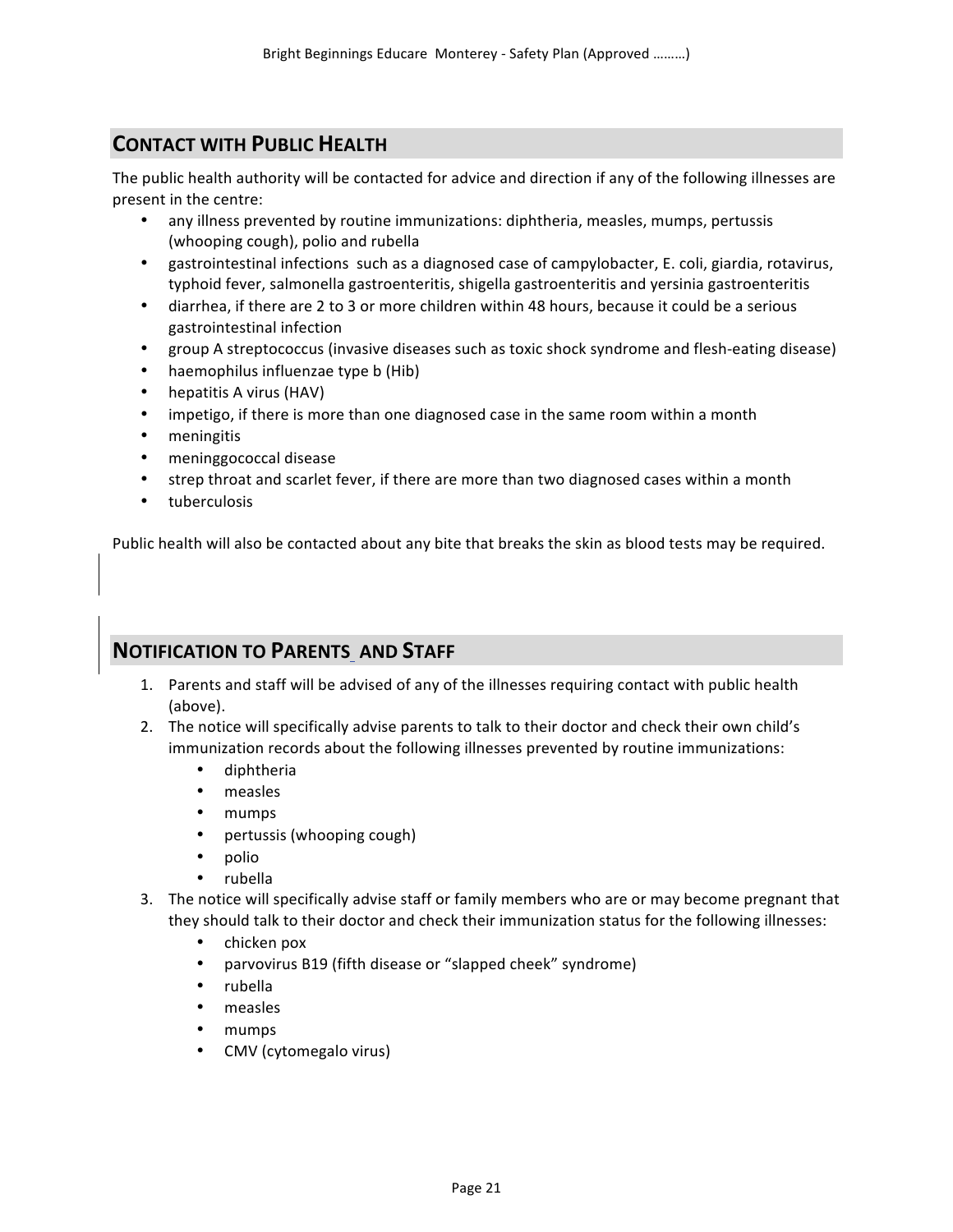# **ADDITIONAL STEPS: OUTBREAK OF COMMUNICABLE OR FOOD BORNE ILLNESS IN LARGER COMMUNITY**

#### **Executive Director (or Designated Alternate) should:**

- 1. Monitor and respond to warnings from Manitoba Health, Healthy Living and Seniors, Health Canada or the Canadian Food Inspection Agency. Be sure to visit their websites for additional information.
- 2. Advise all staff of recommendations from Manitoba Health, Health Canada, the Food Inspection Agency, the public health inspector or the child care coordinator. Make sure staff follow recommendations.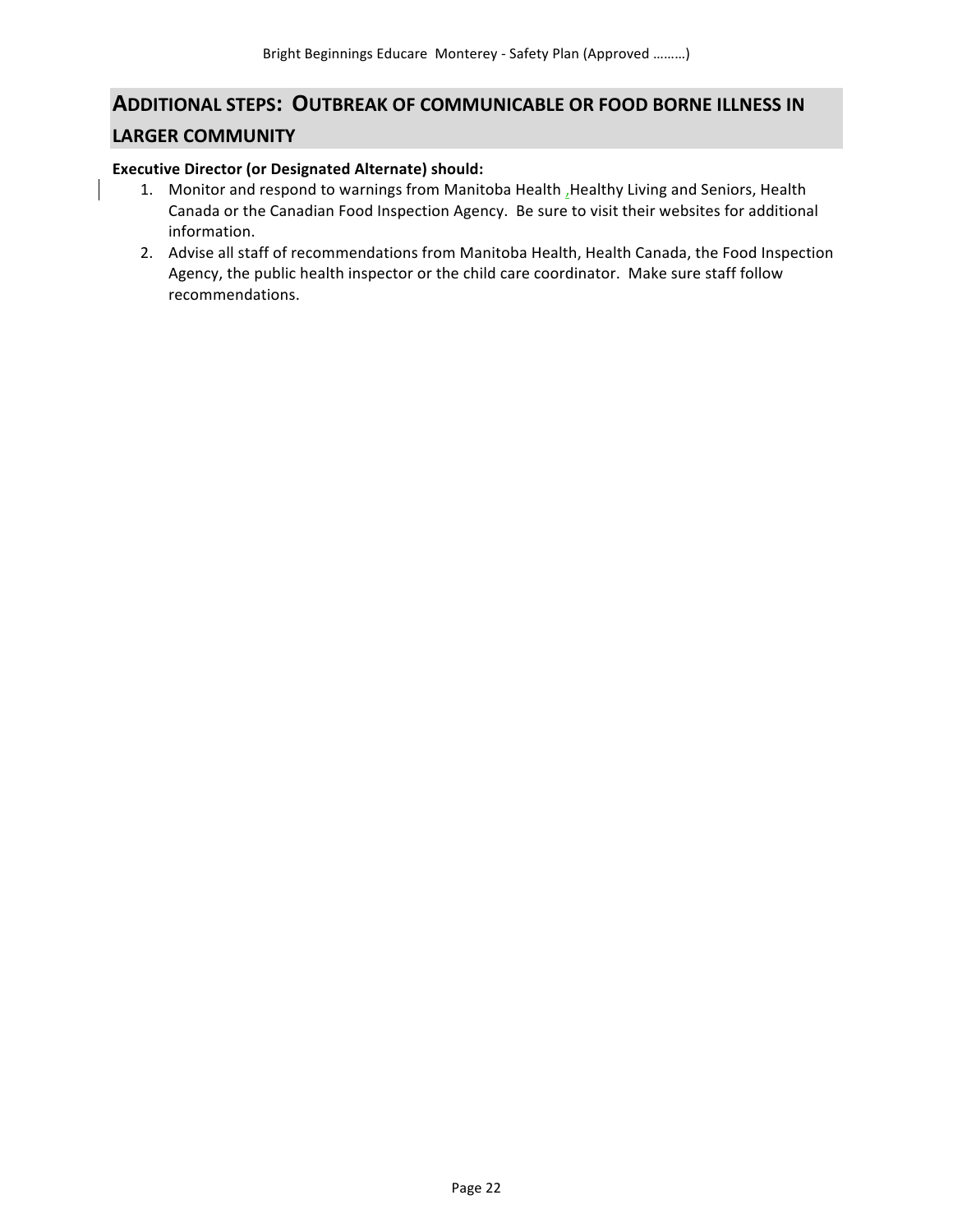# **Serious Injury of a Child**

## **Executive Director (or Designated Alternate) should:**

- 1. Help make the decision to provide first aid at the centre or call an ambulance.
- 2. Contact the parents or emergency contacts if parents cannot be reached.

## **INJURY REQUIRING FIRST AID**

## **Staff should:**

- 1. Provide first aid according to the principles learned in their first aid training.
- 2. Document the incident as quickly as possible and provide an incident report to the parents and Executive Director (or designated alternate).
- 3. Complete an assessment of the factors related to the incident. If necessary, make changes to prevent injuries.

## **INJURY REQUIRING MEDICAL ATTENTION**

## **Executive Director (or Designated Alternate) should:**

- 1. Call 911 for an ambulance.
- 2. Provide a copy of the parent's permission for emergency medical treatment.
- 3. Accompany the child to the hospital with a copy of the parent's permission for emergency medical treatment, if parents are not at the centre.

## **Staff should:**

- 1. Attend to the child according to the principles learned in their first aid training until paramedics arrive.
- 2. Document the incident as quickly as possible.
- 3. Provide an incident report to the parents and Executive Director (or designated alternate).

## **After the event, the Executive Director (or Designated Alternate) should:**

- 1. Complete an assessment of the factors related to the incident. If necessary, make changes to prevent future injuries.
- 2. Notify:
	- the child care coordinator within 24 hours by submitting a Serious Injury Notification online or by telephone
	- the centre's insurance provider
	- $\bullet$  the board chair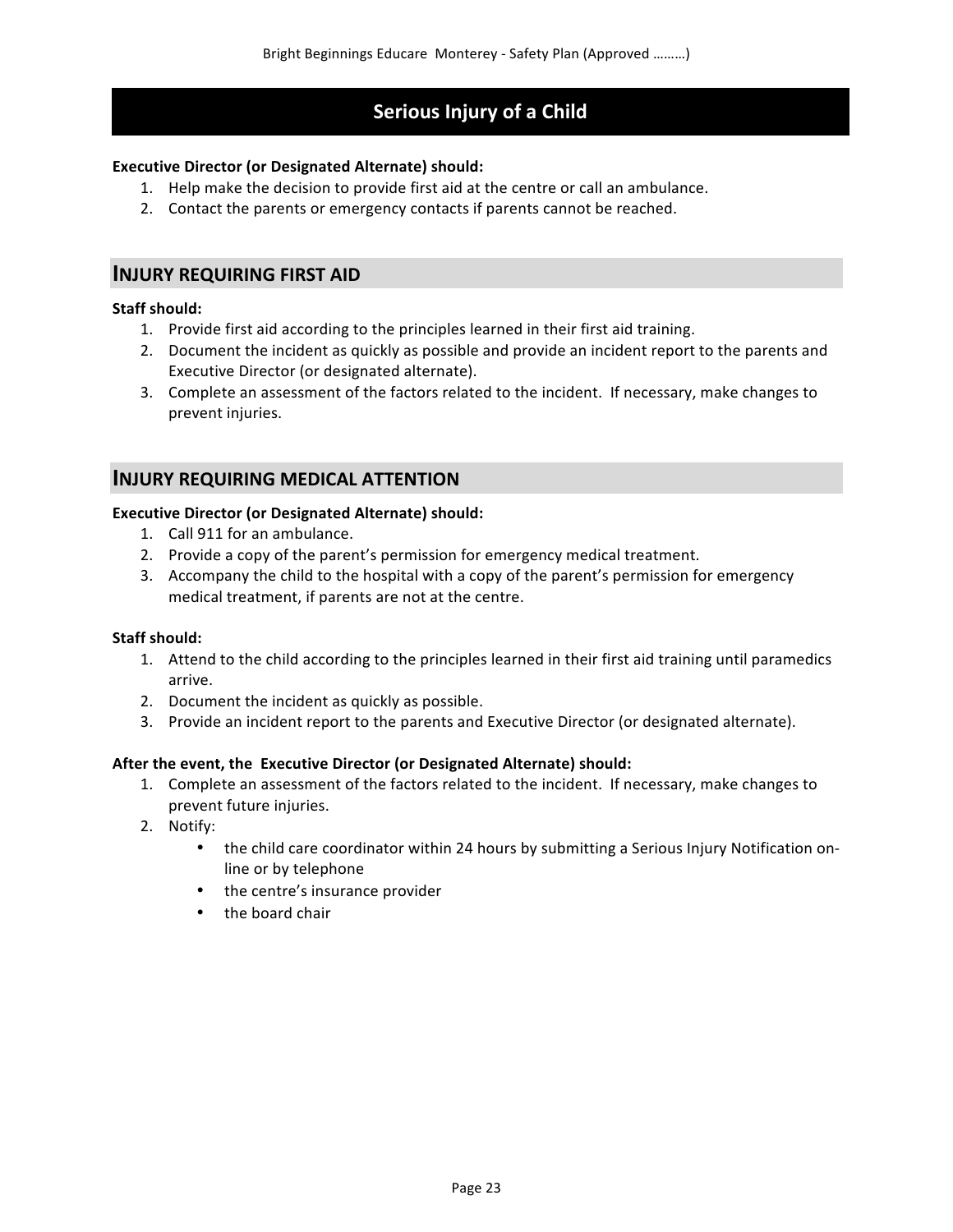# **Utility Failure or Sewage Back up**

The following procedures will be used in the event of sewage back-up or the loss of one of the following utilities:

- heat
- water
- hot water
- electricity
- natural gas

## **Executive Director (or Designated Alternate) should:**

- 1. In the case of a loss of electrical power, figure out if it is specific to the centre or if the area is without power. If it specific to the centre, see if it is a breaker that has blown and restore power.
- 2. Contact the appropriate utility or contact RM personnel to call repair service immediately to report the problem and get an estimated length of time without service.
- 3. Contact the public health inspector to complete a risk assessment. The loss of any utility or sewage back-up may present a health risk to the children, staff and families.
- 4. Contact the local fire authority to determine if the loss of the utility or sewage back-up presents a fire safety risk (for example, fire protection systems/life safety equipment or access to exits is compromised) and if there are alternative requirements during a loss of fire protection.
- 5. Advise staff on procedural changes required by public health (for example, the use of hand sanitizers and single-use food handling and service items) or the fire authority (such as the requirement for a fire watch).
- 6. Enact *Evacuation Procedures or Emergency Closure Procedures* if required by the public health authority or fire authority.
- 7. Follow *Evacuation Procedures or Emergency Closure Procedures*, if required.
- 8. Inform the child care coordinator of situation and the requirements and recommendations from public health or fire authority.
- 9. Inform the Chair of the Board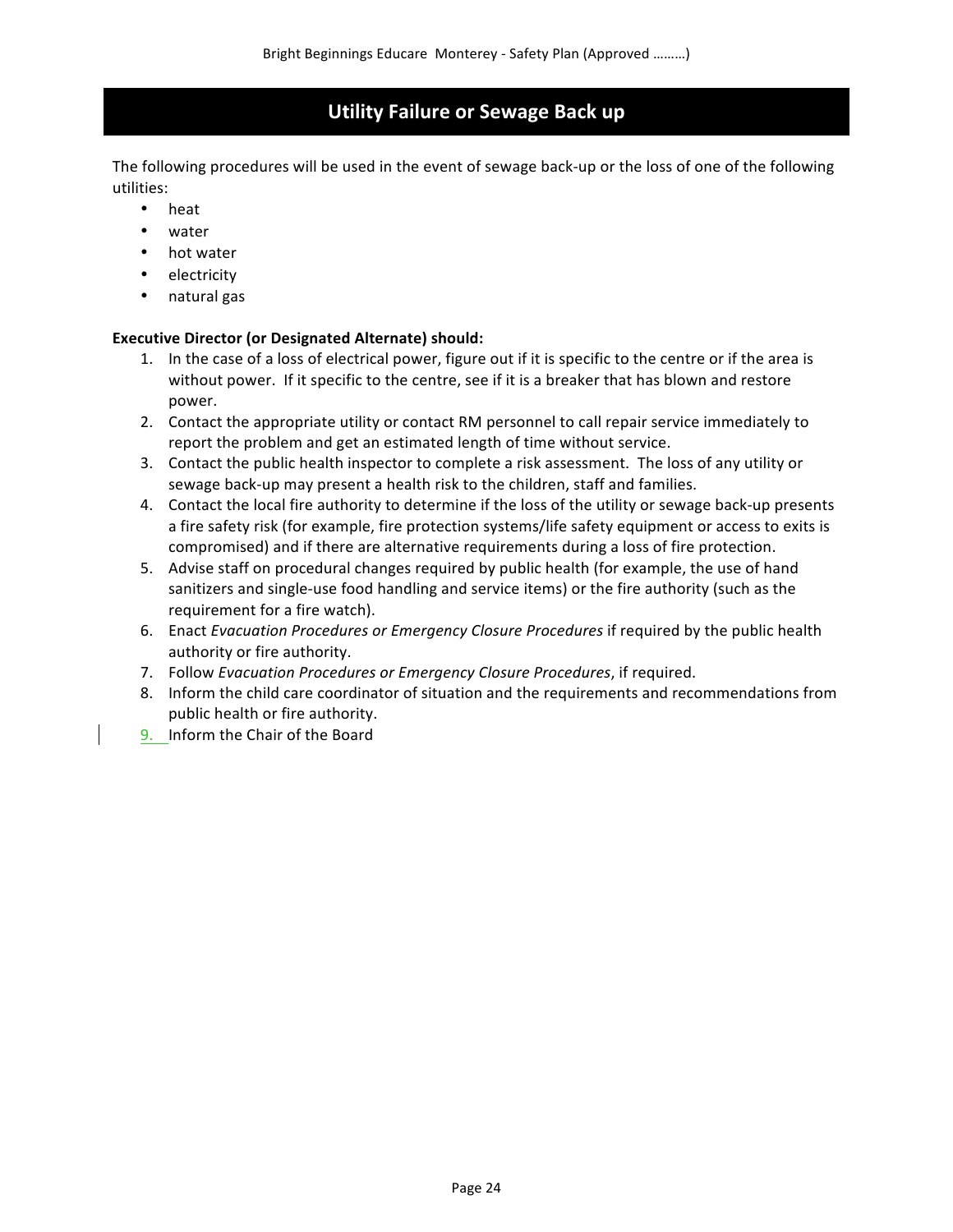# **ANAPHYLAXIS (LIFE-THREATENING ALLERGIES)**

The following roles and responsibilities outline the procedures that will be followed if:

- a child currently in the centre has been diagnosed with a life-threatening allergy
- a child about to enrol in the centre has been diagnosed with a life-threatening allergy

#### **IMPORTANT** Call an ambulance immediately to take the child to the hospital when an adrenaline auto-injector is used.

The entire community has a role to play in ensuring the safety of children with a known risk of anaphylaxis in a community setting. To minimize risk of exposure and to ensure rapid response to an emergency, parents, children and centre staff must all understand and fulfill their responsibilities.

## **Executive Director (or Designated Alternate) should:**

- 1. Work as closely as possible with the parents of the child with a known risk of anaphylaxis. Regularly update emergency contacts and telephone numbers.
- 2. Immediately start appropriate planning for an *Individual Health Care Plan/Emergency Response Plan* that considers the age and maturity level of the child, the specific allergen and the centre's circumstances.
- 3. Submit a URIS application with parents, including An Authorization for the Release of *Information* form. Remind parents that it will need to be completed every year.
- 4. Have parents complete an *Authorization for Administration of Adrenaline Auto-Injector* form.
- 5. Contact the public health nurse (or contracted nursing agency if the public health nurse is not available) to develop the *Individual Health Care Plan/Emergency Response Plan* and schedule staff training.
- 6. Identify a contact person for the nurse.
- 7. Inform other parents that a child with a life-threatening allergy is in direct contact with their child (with written parental approval). Ask parents for their support and cooperation.
- 8. If it is not developmentally appropriate for the child to carry an auto-injector, it will be kept in a safe, UNLOCKED location accessible only to the adults responsible.
- 9. Staff Training
	- Notify staff of the child with a known risk of anaphylaxis, the allergens and the treatment.
	- Have all staff (and possibly volunteers) receive instruction on using an auto-injector.
	- Inform all substitute staff about the presence of a child with a known risk of anaphylaxis. Be sure to advise them of the appropriate support and response, should an emergency occur.
	- Store the *Individual Health Care Plan/Emergency Response Plan* in the staff communication areas for easy access while keeping in mind the importance of confidentiality.
	- Arrange an annual in-service through the nursing service to train staff and monitor personnel involved with the child with life-threatening allergies.
- 10. Help with carrying out policies and procedures for reducing risk in the centre.
	- Post allergy alert forms with photographs, in the staff room, kitchen, eating area and other appropriate locations (with written parental approval).
	- Safety procedures for field trips and extra-curricular activities are in place.
- 11. Make sure there are processes to:
	- Monitor when a child's *Individual Health Care Plan/Emergency Response Plans* will expire.
	- Annually review and submit a URIS Application form to make sure there is an *Individual Health Care Plan/Emergency Response Plan* for each child with a life-threatening allergy.
	- Monitor the expiry dates for children's adrenaline auto-injectors. Remind parents about expiry as needed.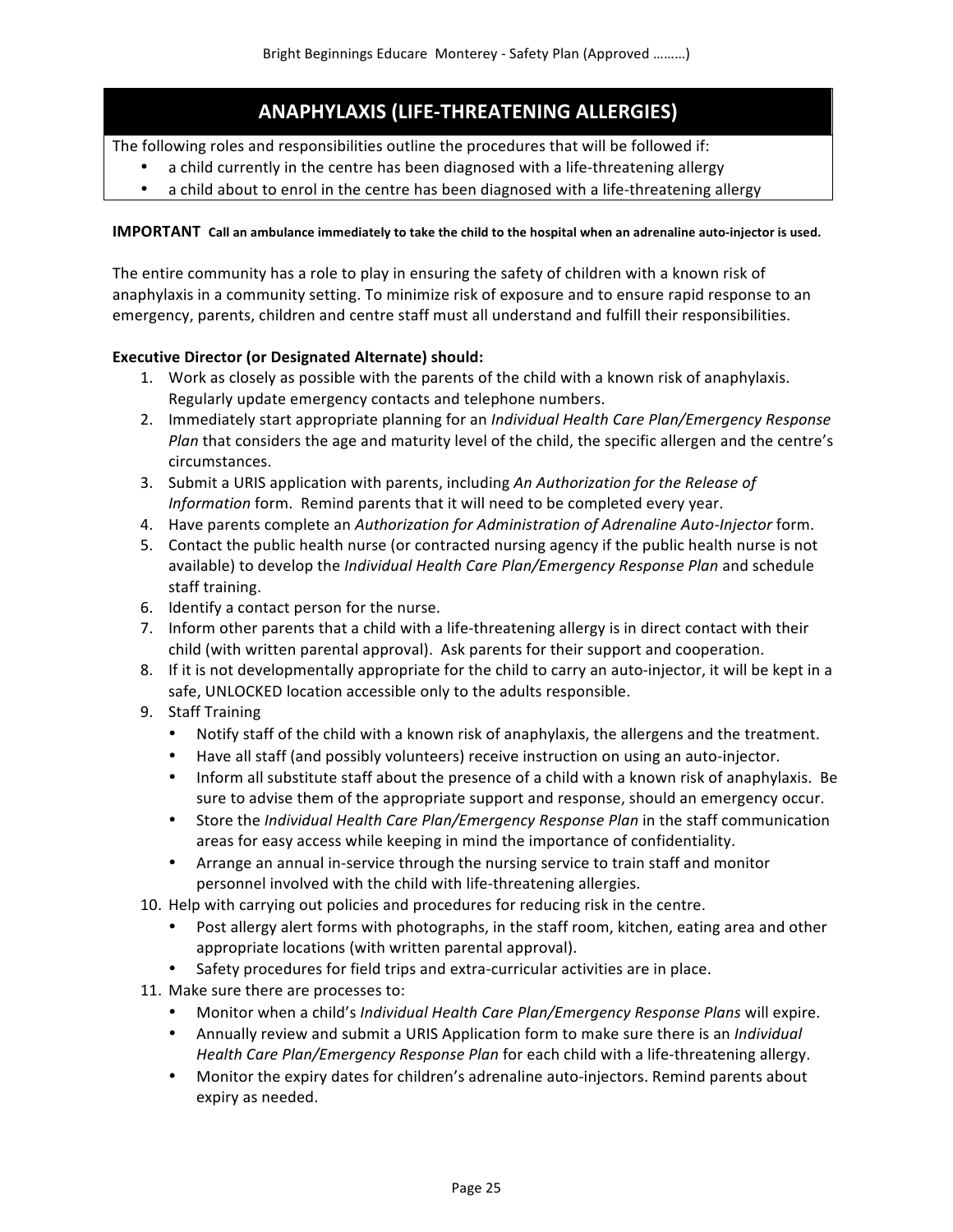• From time to time, remind other parents in the centre how important it is to make sure packed lunches and snacks are allergen-free.

## **Responsibilities of all staff:**

- 1. Receive annual URIS training in caring for a child with anaphylaxis.
- 2. Display a photo-poster in the child care centre (with written parental approval).
- 3. Discuss anaphylaxis with the other children, in age-appropriate terms.
- 4. Encourage children not to share lunches or trade snacks.
- 5. Choose products that are safe for all children in the centre (parental input is recommended).
- 6. Instruct children with life threatening allergies to eat only what they bring from home, if applicable.
- 7. Reinforce hand washing to all children before and after eating.
- 8. Facilitate communication with other parents.
- 9. Follow policies for reducing risk in eating and common areas.
- 10. Enforce rules about bullying and threats.
- 11. Leave information in an organized, prominent and accessible format for substitute staff.
- 12. Plan appropriately for field trips. Make sure auto-injectors are taken on field trips and emergency response plans are considered when planning the trip.

## **Responsibilities of the parents of a child with anaphylaxis:**

- 1. Tell the Executive Director (or Designated Alternate), about the child's allergies and needs.
- 2. Provide their child with an up-to-date auto-injector. If it is not developmentally appropriate for the child to carry it, parents should confirm the auto-injector is in a specified location (safe, UNLOCKED location accessible only to the adults responsible), or on the person of the adult responsible for the care of the child.
- 3. Submit all necessary documentation as required.
- 4. Provide the child care centre with adrenaline auto-injectors before the expiry date.
- 5. Make sure that auto-injectors are taken on field trips.
- 6. Participate in the development of a written *Individual Health Care/Emergency Response Plan* for their child, which is updated every year.
- 7. Be willing to provide safe foods for their child, including special occasions.
- 8. Provide support to the facility and staff as required.
- 9. Teach their child (as developmentally appropriate):
	- to recognize the first signs of an anaphylactic reaction
	- to know where their medication is kept and who can get it
	- to communicate clearly when he or she feels a reaction starting
	- to carry his or her own auto-injector on their person (for example, in a fanny pack)
	- not to share snacks, lunch or drinks
	- to understand the importance of hand washing
	- to report bullying and threats to an adult in authority
	- to take as much responsibility as possible for his or her own safety

## **Responsibilities of all parents:**

- 1. Cooperate with the child care centre to eliminate allergens from packed lunches and snacks.
- 2. Participate in parent information sessions.
- 3. Encourage children to respect the child with a known risk of anaphylaxis and centre policies.
- 4. Inform the staff before food products are distributed to any children in the centre.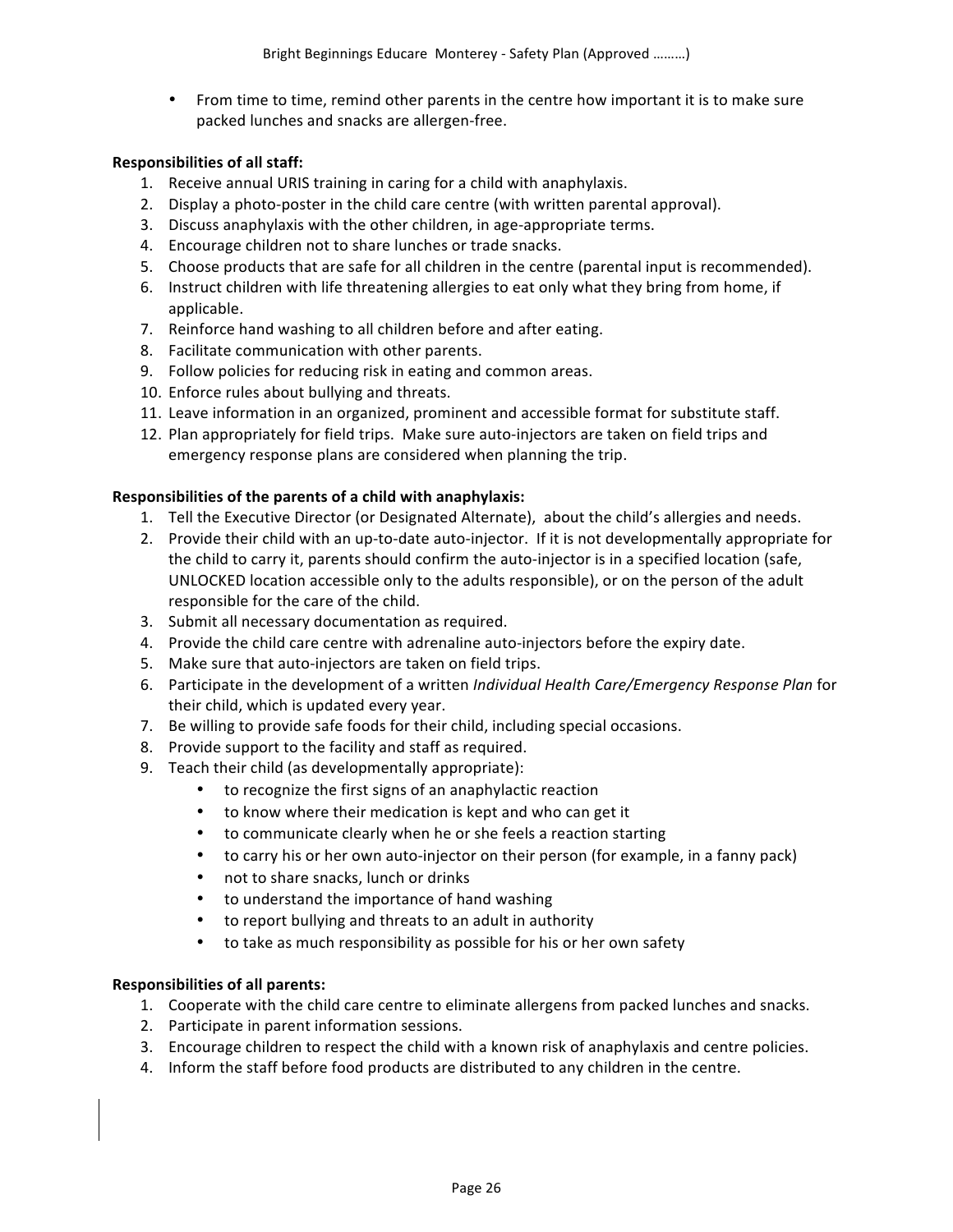#### **Responsibilities of the child with anaphylaxis: (as developmentally appropriate)**

- 1. Take as much responsibility as possible for avoiding allergens, including checking labels and monitoring intake
- 2. Eat only foods brought from home, if applicable.
- 3. Wash hands before and after eating.
- 4. Learn to recognize symptoms of an anaphylactic reaction.
- 5. Promptly inform an adult as soon as accidental exposure occurs or symptoms appear
- 6. Keep an auto-injector on their person at all times, such as in a fanny pack
- 7. Know how to use the auto-injector

#### Responsibilities of all children (as developmentally appropriate):

- 1. Learn to recognize symptoms of anaphylactic reaction.
- 2. Avoid sharing food, especially with children with a known risk of anaphylaxis.
- 3. Follow rules about keeping allergens out of the centre and washing hands (as developmentally appropriate).
- 4. Refrain from bullying or teasing a child with a known risk of anaphylaxis.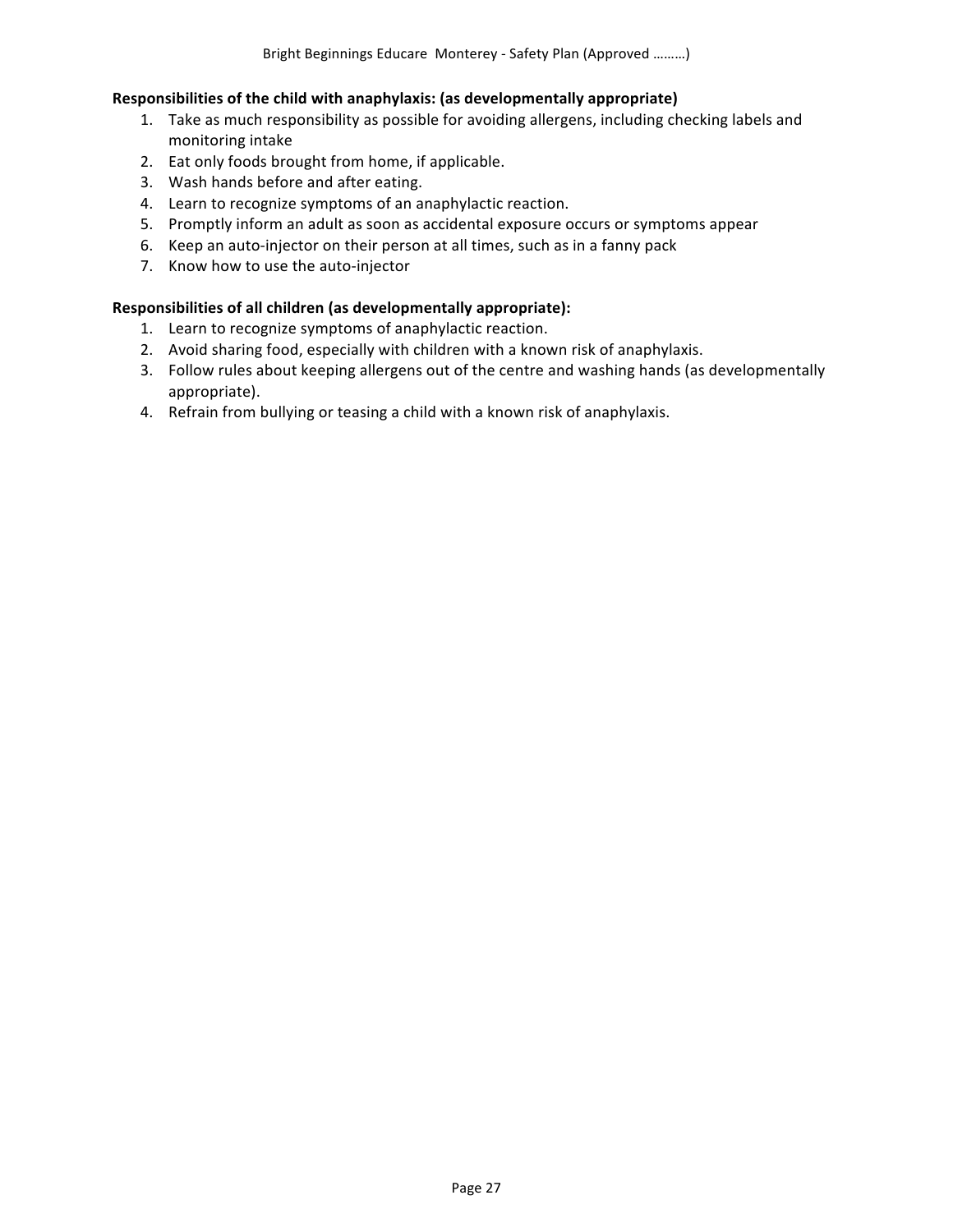# **CHEMICAL ACCIDENT PROCEDURES**

The following procedures will be used in the event of a chemical accident:

- inside of the centre (for example, the inappropriate mix of household cleaners)
- in the area outside of the centre

# **Chemical Accident Inside of Child Care Building**

#### **Executive Director (or Designated Alternate) should:**

- 1. Enact evacuation procedures immediately.
- 2. Call 911 for the fire department.
- 3. Direct staff to follow *Evacuation Procedures*.
- 4. Notify RM personnel.
- 5. Notify Board Chair

# **Chemical Accident Outside of Child Care Building**

## **Executive Director (or Designated Alternate) should:**

- 1. Enact Shelter-in-Place Procedures or *Evacuation Procedures* based on instructions from the emergency response personnel
- 2. Follow: *Evacuation Procedures* or *Shelter-in-Place Procedures: Chemical Accident Outside of Building*

## **SHELTER-IN-PLACE PROCEDURES: CHEMICAL ACCIDENT OUTSIDE OF BUILDING**

## **Executive Director (or Designated Alternate) should:**

- 1. Verbally direct Supervisors and Room Leaders to lead Shelter-in-Place Procedures and close windows and as many internal doors as possible.
- 2. Notify staff in playground to return indoors immediately.
- 3. Make sure all exterior doors are closed and locked.
- 4. Turn off breakers that control air flow.
- 5. Notify staff on outings away from centre to immediately seek the closest indoor shelter and call back with their location.
- 6. Inform parents by phone, e-mail or text message as quickly as possible. Use a scripted message, if possible.
- 7. Direct parents to stay away from the area and listen to the local media for further updates on the situation.
- 8. If there is time and it is needed, assign specific staff to take additional measures to protect indoor air:
	- Place a rolled up damp towel at the floor space at bottom of doors.
	- Cover and seal bathroom exhaust and grilles, range vents, dryer vents and other openings to the outdoors as much as possible.
- 9. Inform staff and children when emergency response personnel say it is safe to leave the building.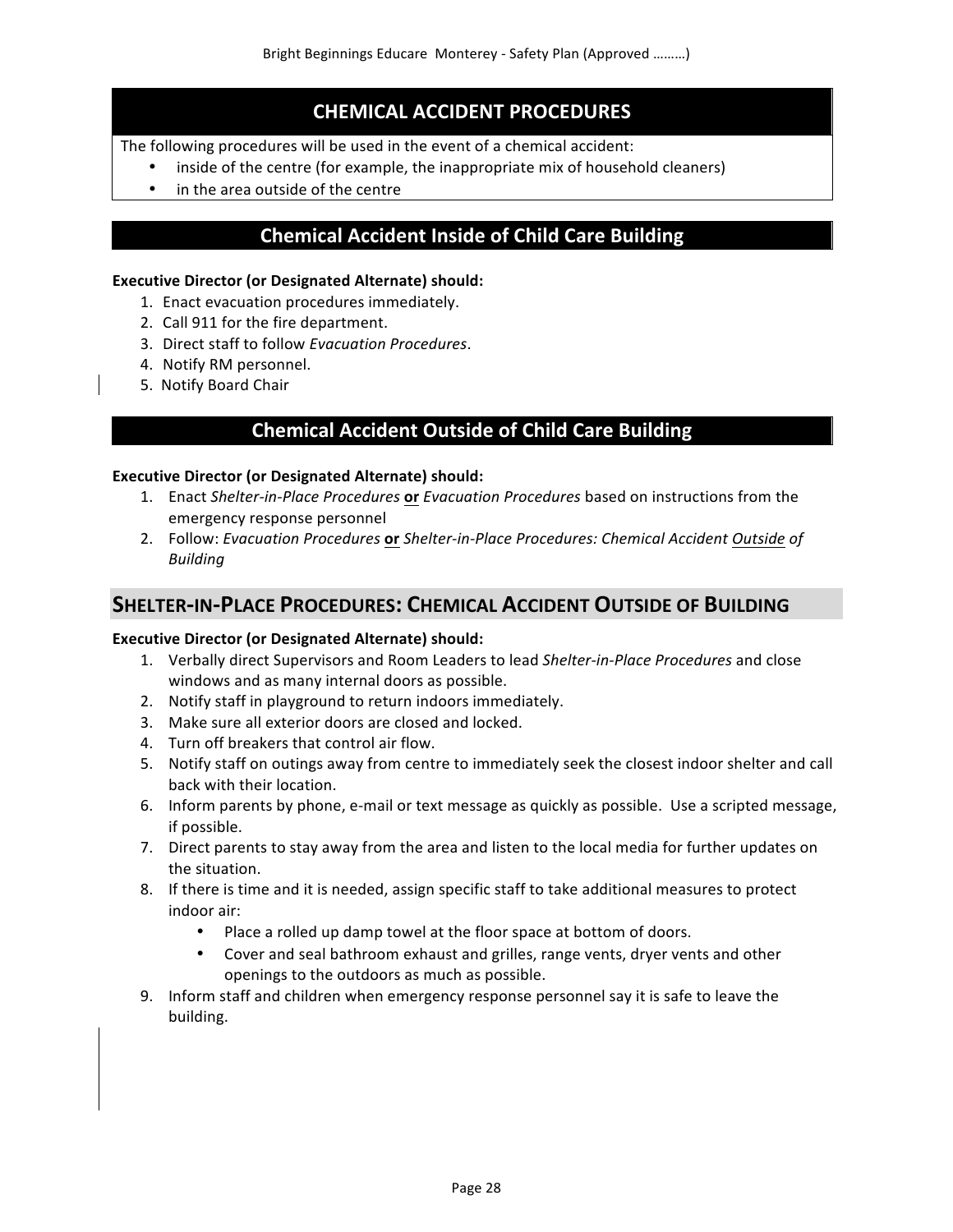#### **Supervisors and Room Leaders should:**

- 1. Lead *Shelter-in-Place Procedures*.
- 2. Direct specific staff to close and lock exterior windows and to close as many internal doors as possible.
- 3. Take attendance to account for all children, staff and visitors.
- 4. Advise the Executive Director (or Designated Alternate) of the status of Shelter-in-Place *Procedures*.
- 5. Assign specific staff to prepare for evacuation by:
	- Having the emergency backpack (including the first aid kit, child information records and staff emergency information) ready to go, should evacuation be ordered
	- Having required medications and specialized equipment for individual children with additional support needs ready.

## After the event, the Executive Director (or Designated Alternate) should:

- 1. Notify the Chairperson of the Board
- 2. Write and distribute a short letter telling parents about the event and any follow-up steps that will be taken.
- 3. Tell the Child Care Coordinator about the event.
- 4. If necessary, call WRHA Mobile Crisis Unit (940-1781) or Youth Mobile Crisis Unit (949-4777) to access the community crisis/trauma response team within 24 hours of the event for advice, resources or in-person support.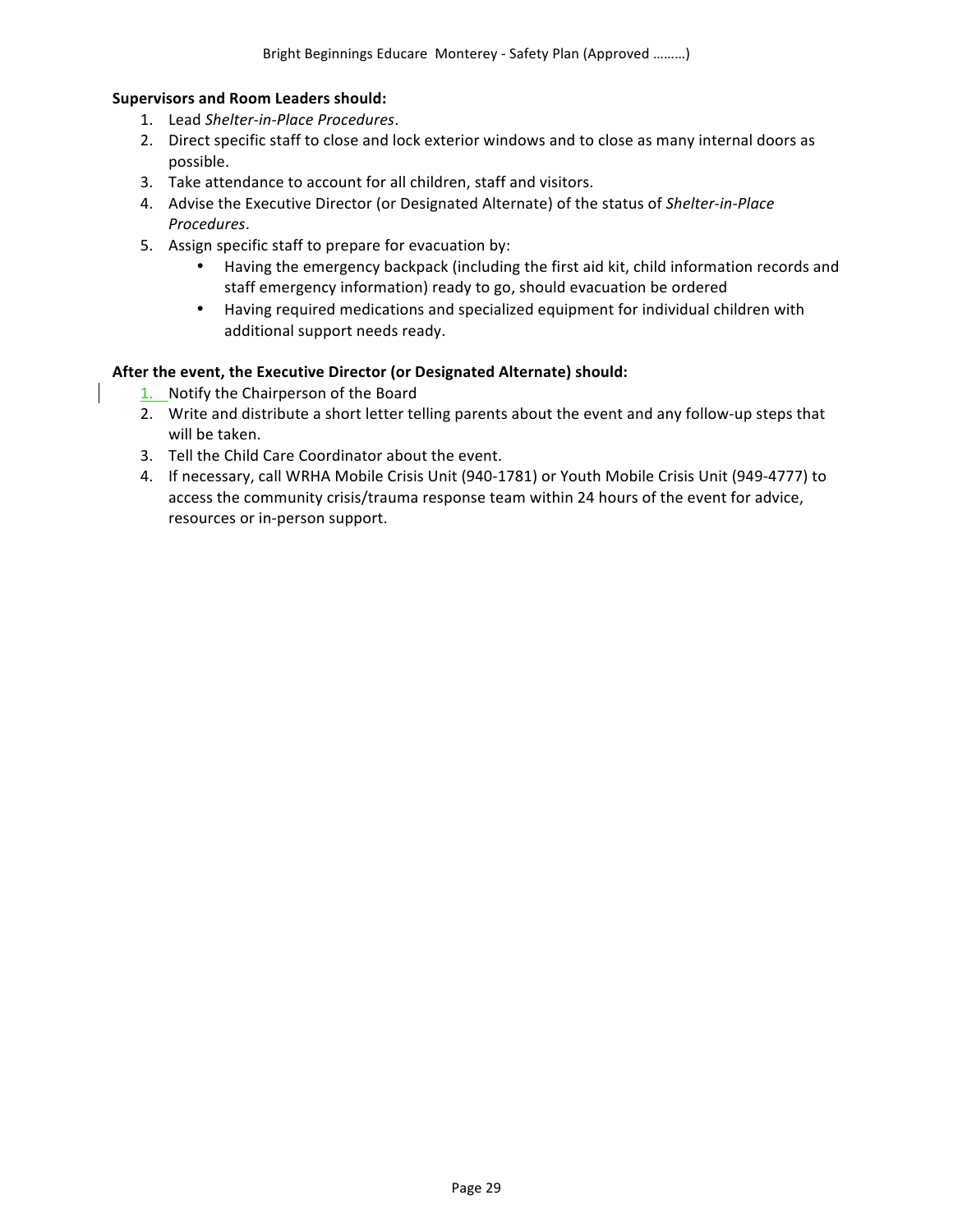# **BOMB THREAT PROCEDURES**

## The following procedures describe how we will respond to:

- a bomb threat received by telephone or in writing
- a bomb threat received and suspicious item found

## **IMPORTANT**

If a bomb threat is received and/or a suspicious package is found:

- DO NOT use any form of wireless communication (cordless phones, pagers, cell phones, Blackberries, two-way radios, etc.).
- Contact the Executive Director (or Designated Alternate) immediately to assess the situation.
- **Stationary (corded) phone:** located in office and staff room

# **Bomb Threat Received by Telephone or in Writing**

## Staff member receiving a bomb threat by telephone should:

- 1. Have someone Call 911
- 2. Use the *Threatening Telephone Call* form to record as much information as possible.
- 3. Notify the Executive Director (or Designated Alternate) IMMEDIATELY after the call and discuss information on the *Threatening Telephone Call* form.

## **Staff member finding a bomb threat in writing should:**

- 1. Leave the note where it is and do NOT touch or move it (even if it has already been moved).
- 2. Call 911. Consult with police for further steps
- 3. Notify the Executive Director (or Designated Alternate) IMMEDIATELY.

## **Executive Director (or Designated Alternate) should:**

- 1. Direct staff NOT to use any form of wireless communication.
- 2. Determine if there is an immediate threat to safety based on the information available.
- 3. In consultation with police, determine if there is an immediate threat to safety based on the information available and decide whether or not to evacuate.
- 4. Notify police of the caller's phone number if call display or call trace was successful.
- 5. Make sure the person who answered the threatening phone call or found the written message is available to be interviewed by police.
- 6. If there is an imminent threat to safety:
	- Enact *Evacuation Procedures*. Do NOT use fire alarm.
	- Verbally direct Supervisors and Room Leaders to lead *Evacuation Procedures*.
- 7. Assign specific staff to:
	- Go to the playground and tell staff to gather in the assembly area.
	- Call staff and children on outings away from centre (using stationary corded phone). Advise staff not to return to centre until further notice or to proceed to designated place of shelter.

## **Supervisors and Room Leaders should:**

1. Lead *Evacuation Procedures* if enacted.

## After the event, the Executive director (or Designated Alternate) should:

1. Notify the Board Chairperson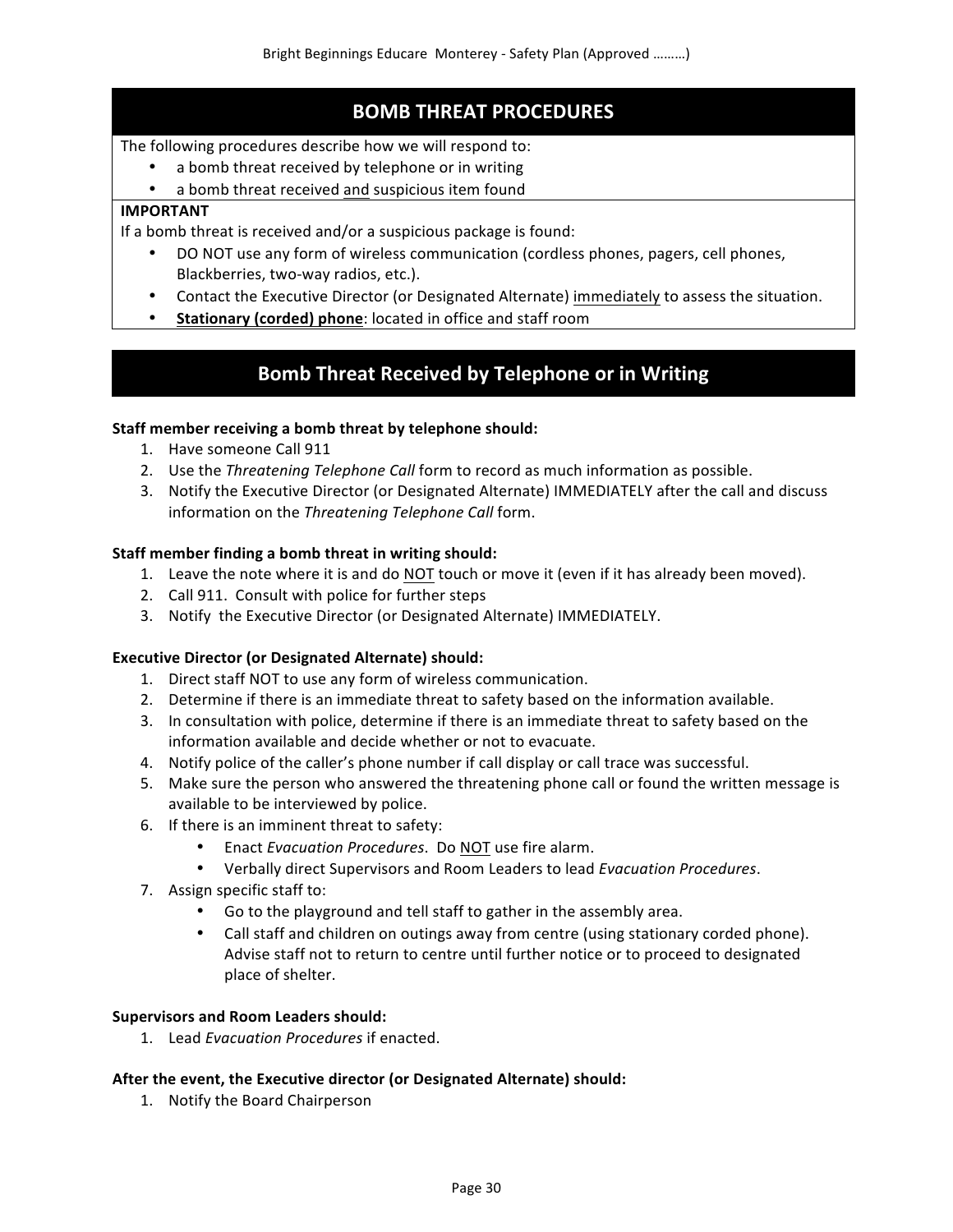- 2. Write and distribute a short letter telling parents about the event and any follow-up steps that will be taken.
- 3. Tell the Child Care Coordinator about the event.
- 4. If necessary, call WRHA Mobile Crisis Unit (940-1781) or Youth Mobile Crisis Unit (949-4777) to access the community crisis/trauma response team within 24 hours of the event for advice, resources or in-person support.

If suspicious item is found but no bomb threat has been received, the Executive Director (or **Designated Alternate) should:**

- 1. Advise staff NOT to touch or move it (even if it has already been moved).
- 2. Evacuate the immediate area and close door.
- 3. Try to determine if it is suspicious and dangerous or if it is an ordinary item.
- 4. Call 911 using stationary (corded) phone and consult with police for further steps.
- 5. In consultation with police, determine if there is an immediate threat to safety based on the information available and decide whether or not to evacuate.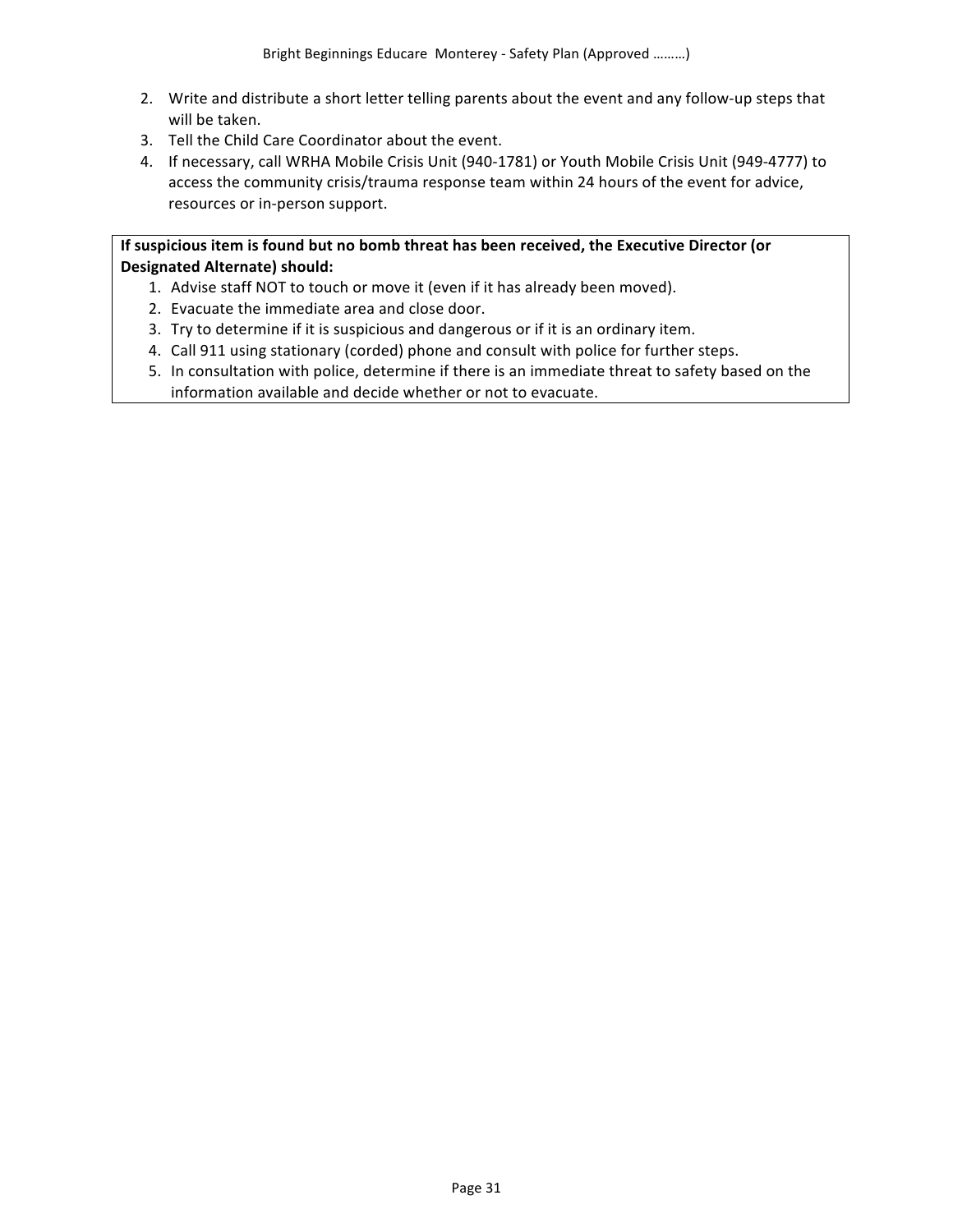# **Bomb Threat and Suspicious Item**

In the case of a suspicious powdery substance, all persons believed to have had contact with it must:

- 1. Gather together in a separate area away from those who did not have contact.
- 2. Stay to get the appropriate medical assessment and treatment.

If a bomb threat is received and suspicious package, letter or object is found, there is an immediate threat to safety.

## **Executive Director (or Designated Alternate) should:**

- 1. Evacuate the immediate area where the suspicious item was found. Close the door to the area.
- 2. Direct staff not to use any form of wireless communication.
- 3. Enact the *Evacuation Procedures*. Do NOT use fire alarm.
- 4. Verbally direct Supervisors and Room Leaders to lead *Evacuation Procedures* using only exits routes and areas that are free of suspicious items.
- 5. Call **911** using stationary (corded) phone and state the nature of the emergency.
- 6. Notify police of the caller's phone number if call display or call trace was successful.
- 7. Make sure the person who answered the threatening phone call (or found the written message) and found the suspicious package is available to be interviewed by police.

## **Supervisors and Room Leaders should:**

- 1. Lead the *Evacuation Procedures*.
- 2. Assign specific staff to:
	- Go to playground and advise staff to gather in assembly area.
	- Call staff and children on outings away from centre using stationary (corded) phone and advise staff not to return to centre and to proceed to designated place of shelter.

## After the event, the Executive Director (or Designated Alternate) should:

- 1. Write and distribute a short letter telling parents about the event and any follow-up steps that will be taken.
- 2. Tell the Child Care Coordinator about the event.
- 3. If necessary, call WRHA Mobile Crisis Unit (940-1781) or Youth Mobile Crisis Unit (949-4777) to access the community crisis/trauma response team within 24 hours of the event for advice, resources or in-person support.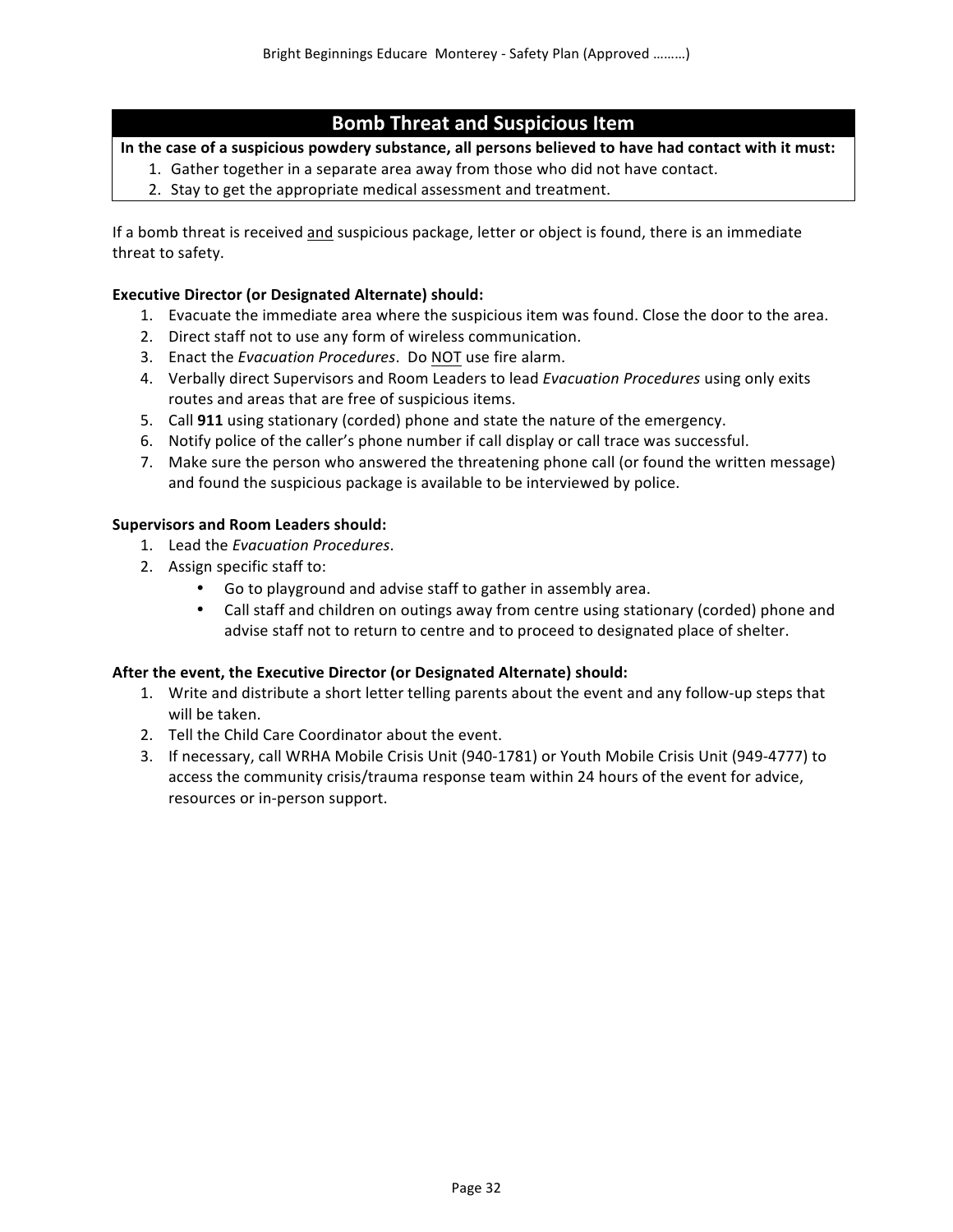# **THREATENING BEHAVIOUR PROCEDURES**

The following procedures describe the response to threatening behaviour:

- inside the centre or on the property
- in the neighbourhood

## **Staff should:**

- 1. Call 911
- 2. Notify the Executive Director (or Designated Alternate) immediately when aware of:
	- threatening behaviour inside the centre or on the property
	- threatening behaviour in the neighbourhood (either by seeing it or being told by the police)
	- a threat made in writing or received by telephone (do not move, touch or delete the evidence)
- 3. Call 911 for the police immediately if there is an immediate threat to safety.

## **Executive Director (or Designated Alternate) should:**

- 1. Tell staff in the daily staff communication log book to contact the Executive Director (or designated alternate) immediately if a person who may become threatening arrives at the centre. For example, if a person has made a threat or is extremely upset such as:
	- a recently fired staff person
	- a parent concerned about a situation at the centre
	- a parent who has become angry, violent or made threats to take a child with respect to a custody dispute
- 2. If the threat is received in writing, by telephone or voice mail:
	- Call the police immediately. The police can help assess the level of risk to your safety and help you decide on next steps.
	- Do not touch, move or delete the threat or evidence so the police can investigate properly.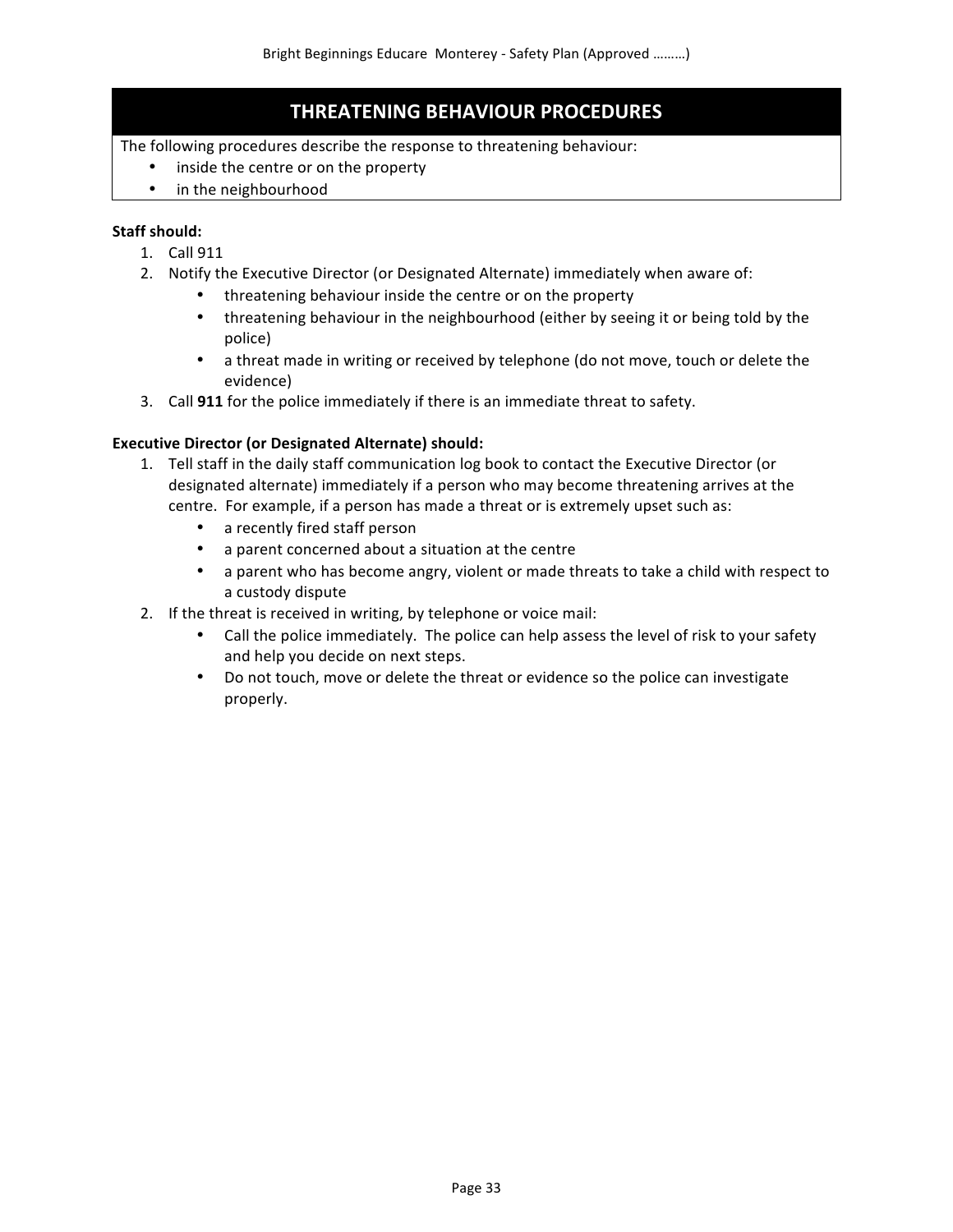# **SHELTER-IN-PLACE PROCEDURES**

# **Threatening Behaviour Inside Centre or On Property**

**Protective Spaces:** All playroom doors can be locked with a key from the hallway side (easily openable from the inside) as protective space.

Code Words to indicate a threatening situation (use telephone to call room or use child care program to send message or intercom so other rooms are aware):

"Please tell Mrs Renton to come to a particular room (eg. Infant or Preschool Room  $1/2/3/4$ )."

## **Executive Director (or Designated Alternate) should:**

- 1. Call 911
- 2. Make the decision to enact *Shelter-in-Place Procedures*.
- 3. Direct Supervisors and Room Leaders to lead the Shelter-in-Place Procedures.
- 4. Tell Supervisors and Room Leaders where the threatening person is and whether they seem to have a weapon or not.
- 5. Talk to the person. Try to calm them down.
- 6. If the person has a weapon: Take cover in the closest protective space.
- 7. Follow directions from the police about what to do next.
- 8. Give the police floor plans and information about the number of children and staff and where they are.
- 9. As soon as possible, notify staff on outings to stay where they are or to look for indoor shelter.

## **Supervisors and Room Leaders should:**

- 1. Quietly direct staff to gather with children into the closest playroom (protective space) as far away from the threatening person as possible.
	- If the threat is on the property, direct staff and children to quickly move inside, take cover or drop to the ground, depending on the situation.
	- If the threat is inside the centre, direct staff and children in the playground to go to the designated place of shelter immediately.
- 2. Lock the door to the room and cover door windows.
- 3. Assign specific staff to:
	- take attendance to account for all children and staff
	- help children who need additional assistance
	- take required medications and specialized equipment for children with additional support needs if essential to their immediate safety and it is safe to do so
- 4. If safe to do so, advise the Executive Director (or Designated Alternate) about the status of *Shelter-in-Place Procedures.*

## **Staff should:**

- 1. Gather children in the nearest protective space away from the threatening person. Lock all doors into the room. Took out infant room upstairs
- 2. Turn off lights.
- 3. Close and lock exterior windows.
- 4. If the threat is inside the centre, DO NOT close exterior blinds or curtains. Police need to see inside the centre.
- 5. Stay in protective spaces that are out of sight from doors and windows.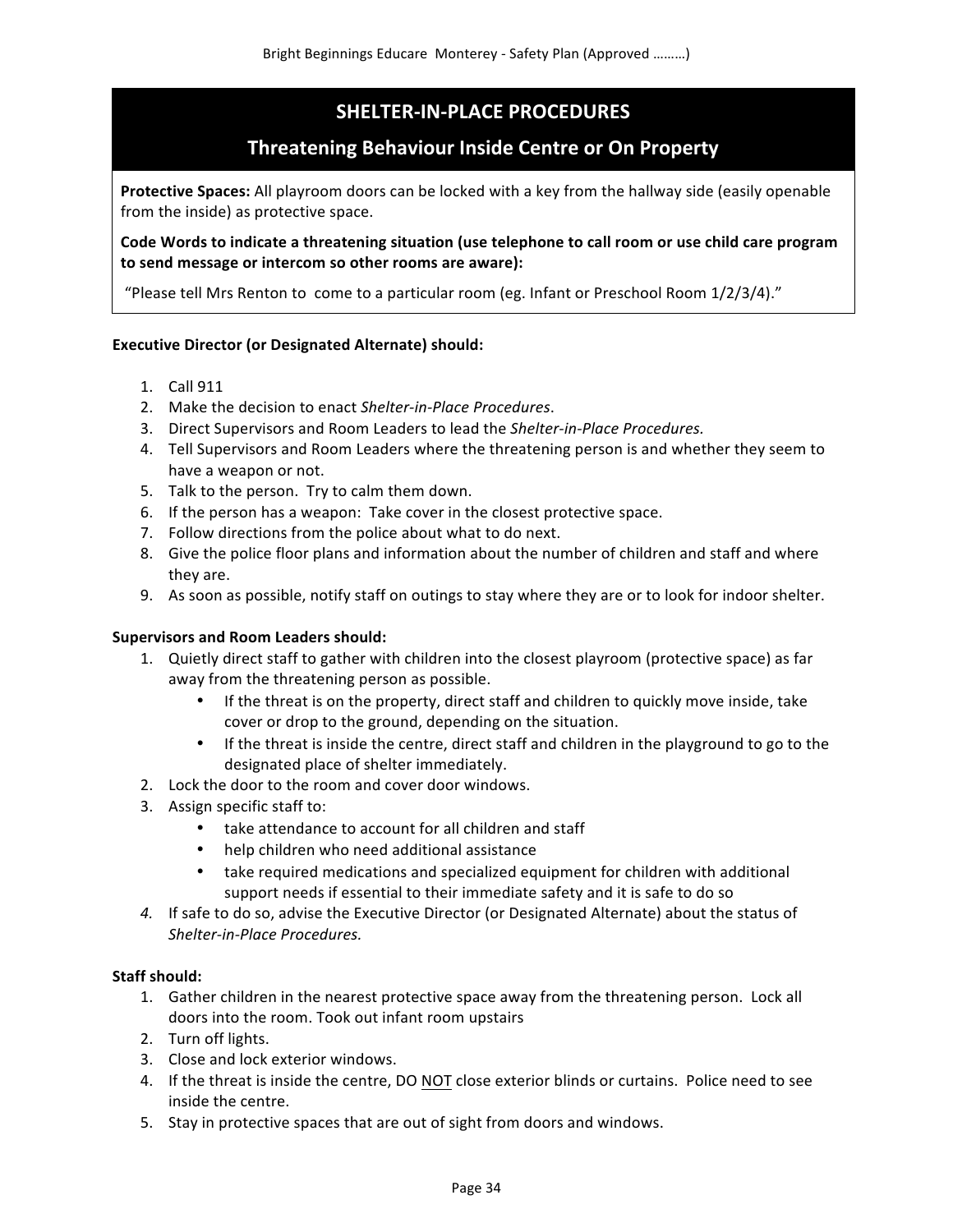6. DO NOT leave protective spaces until told by the Executive Director (or Designated Alternate).

#### After the event, the Executive Director (or Designated Alternate) should:

- 1. Notify Board Chairperson
- 2. Write and distribute a short letter telling parents about the event and any follow-up steps that will be taken.
- 3. Tell the Child Care Coordinator about the event.
- 4. If necessary, call WRHA Mobile Crisis Unit (940-1781) or Youth Mobile Crisis Unit (949-4777) to access the community crisis/trauma response team within 24 hours of the event for advice, resources or in-person support.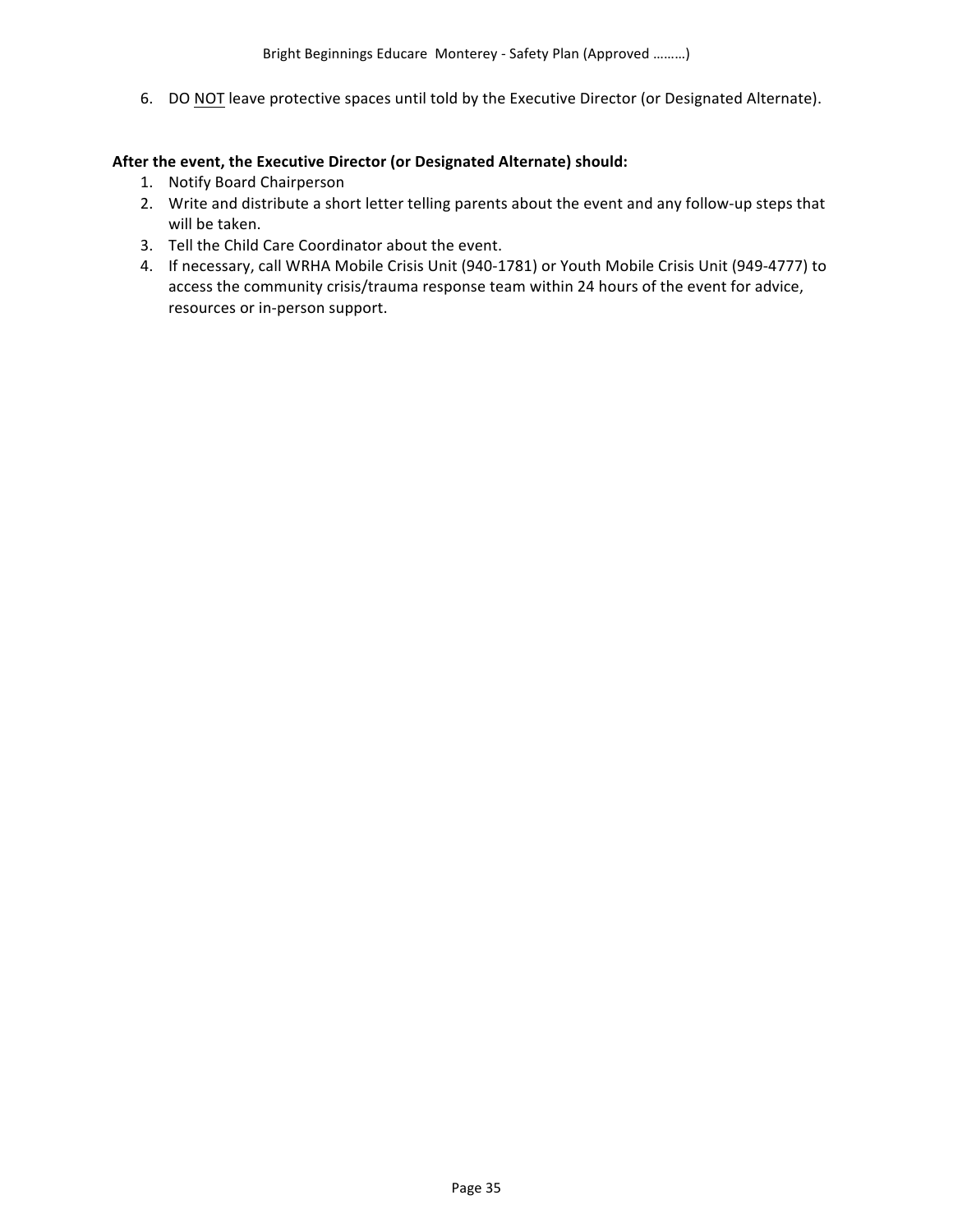# **SHELTER-IN-PLACE PROCEDURES Threatening Behaviour in Neighbourhood**

**IMPORTANT** DO NOT leave the centre until the police tell you it's okay.

If threat is more serious or in close proximity to centre – staff should move children into the hallways.

#### **Executive Director (or Designated Alternate) should:**

- 1. Direct Supervisor and Room Leaders to lead Shelter-in-Place Procedures. Tell them the threat is in the neighbourhood.
- 2. Notify staff and children in the playground to come inside immediately.
- 3. Make sure exterior doors are closed and locked.
- 4. Notify staff with children on outings to stay where they are (if safe to do so) or find the closest indoor shelter. Have staff call back to say where they are.
- 5. Look at attendance records provided by staff to make sure all children and staff are accounted for.
- 6. Call **911** to make sure police know about the situation.
- 7. Follow directions from the police about what to do next.
- 8. Tell staff when it is safe to leave the protective spaces as directed by the police.

#### **Supervisors and Room Leaders should:**

- 1. Direct staff to gather with children away from exterior windows and doors (If threat is more serious or in close proximity to centre – staff should move children into the hallways).
- 2. Assign specific staff to help children who need additional assistance.
- 3. Take attendance to account for all children.
- 4. Advise Executive Director (or Designated Alternate) of status of Shelter-in-Place Procedures.

#### **Staff should:**

- 1. Gather with children in areas away from exterior doors and windows.
- 2. Close and lock exterior windows. If possible, close blinds or curtains.
- 3. DO NOT leave centre until advised by the director (or designated alternate).

#### After the event, the Executive Director (or Designated Alternate) should:

- 1. Notify Board Chairperson
- 2. Write and distribute a short letter telling parents about the event and any follow-up steps that will be taken.
- 3. Tell the Child Care Coordinator about the event.
- 4. If necessary, call WRHA Mobile Crisis Unit (940-1781) or Youth Mobile Crisis Unit (949-4777) to access the community crisis/trauma response team within 24 hours of the event for advice, resources or in-person support.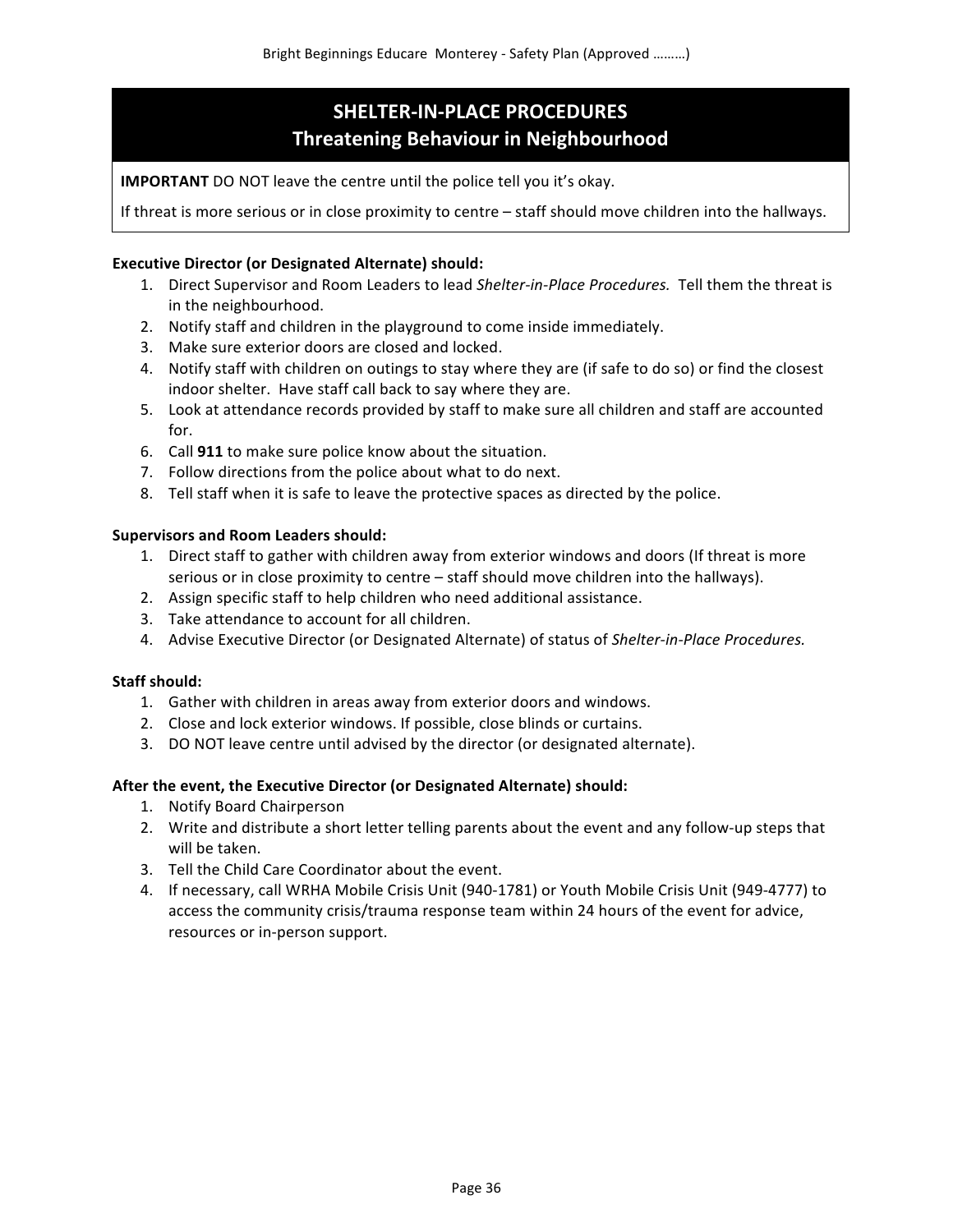# **CONTROLLING VISITOR ACCESS**

The following procedures describe how we control and monitor visitor access to ensure:

- staff are aware when parents and children arrive or depart
- All visitors are to report to the office.

## **PREPARATION**

- There are policies that ask parents to tell staff when someone else will pick up their child. If staff are not familiar with the person, they will ask for ID.
- Staff are advised about custody arrangements and what to do if the non-custodial parent arrives at a time outside of the arrangements.
- Parents are informed in the parent policy manual that staff need to be told when there are changes to who is allowed to pick up their child. Staff then update the designated pick up list for that child and inform the Executive Director of the change.
- When visitors are expected, staff note it in communication program so all staff are aware. For example, this may include a different pick-up person, a utility repair person or practicum supervisor for an early childhood education student.
- If the visitor is unknown to the staff, staff must ask to see identification.
- Expected visitors are welcomed and directed to the appropriate area in the centre.
- When we learn during the enrolment process, in an Inclusion Support Program meeting or through observation, that a child has a tendency to leave areas unescorted or is not fearful of strangers, all staff are informed. Staff are also required to pay particular attention to make sure the child remains safe.

# **CONTROLLING AND MONITORING VISITOR ACCESS**

- 1. All outside doors are locked throughout the day and monitored via camera both internally and  $externally - notices posted.$
- 2. When arriving at the centre, all staff, parents and visitors must use the designated entrance (near the parking lot and driveway). This entrance is equipped with a video intercom and 360 camera as well as a key fob system for staff and parents.
	- a. The key fob system is controlled by the Executive Director or designate and parents and staff are assigned numbered key fobs that can be dis-armed 24 hours a day via website access. Staff and parents can only utilize the key fob system if the front door is unlocked and between designated hours Monday – Friday.
- 3. The interior intercom substations, monitors and remote door releases are located in all playrooms and the office..
- 4. Staff must identify the individual using the video monitor before opening the door. If the individual is unknown to staff, they must ask who they are, the purpose of their visit and request ID using the audio intercom before allowing access.
- 5. The Executive Director (Designated Alternate) is responsible for responding to the intercom or assigning the responsibility to particular playrooms.
- 6. Staff are required to welcome parents and children into the centre, share pertinent information and help the child to get involved in the centre's activities.
- 7. Staff are required to sign children in and out on the attendance record.
- 8. Parents are required to directly tell a staff member when they are leaving the building, with or without their children and to not allow other people into the centre when entering or leaving the centre.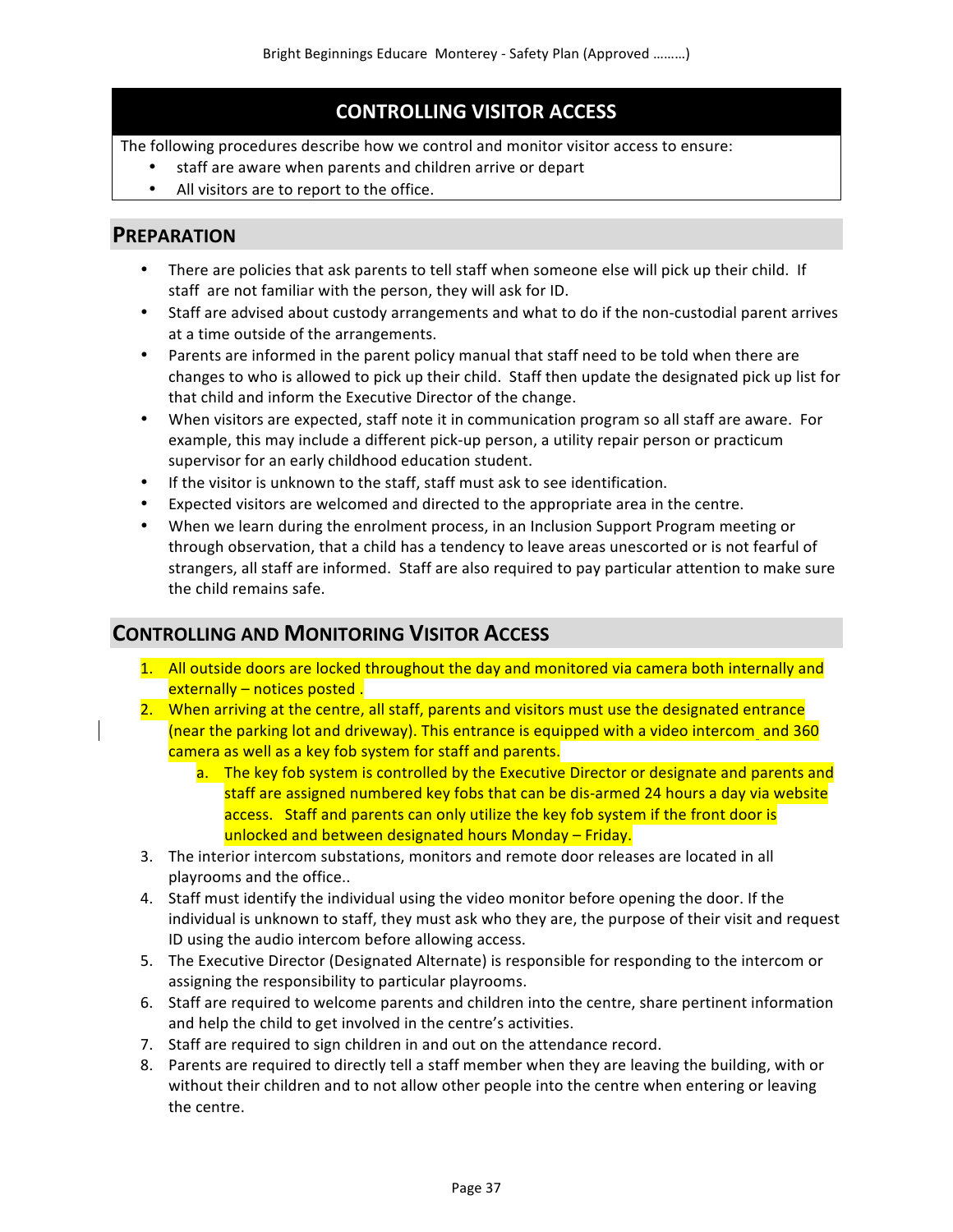- 9. The doors are equipped with chimes. Staff are required to visually check when they hear the chime to make sure a child is not leaving without an appropriate adult.
- 10. When children and staff are playing outside, the playground doors remain locked. Staff take key to re-enter the centre.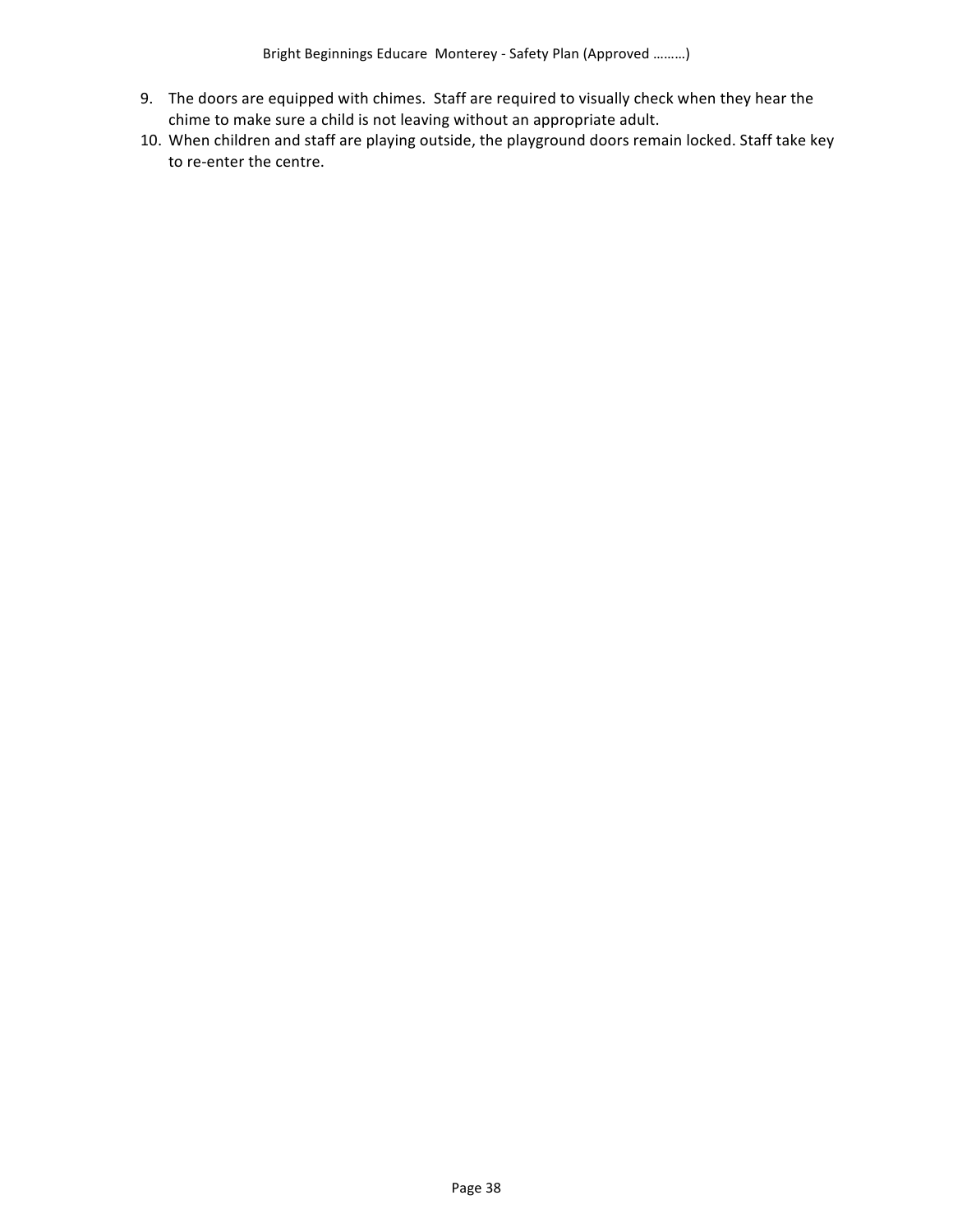# **SAFE INDOOR AND OUTDOOR SPACE PROCEDURES**

## The following procedures describe how we ensure:

- safe indoor spaces
- safe outdoor spaces

## **Staff should:**

- Watch for any safety concerns throughout the day.
- Correct the situation to the best of their abilities and document what was done.
- Bring concerns to the attention of the Executive Director (or Designated Alternate). Make sure action is taken, if needed.
- Note any safety concerns and related reminders about appropriate procedures in daily staff communication log book.
- Watch for suspicious activity in the neighbourhood and report it to the Executive Director and the police, if necessary.
- Stay alert to their surroundings when in the playground or on outings.
- Trust their instincts and, if they feel uncomfortable in a place or situation, to gather the children and leave immediately.

## **Staff on opening shift should:**

- 1. Complete the *Daily Safety Checklist Indoor* and *Daily Safety Checklist* Outdoor.
- 2. Correct any safety concerns to the best of their abilities and document what was done.
- 3. Give the checklists to the Executive Director (or Designated Alternate).
- 4. Make sure the Executive Director is aware of any concerns and things that need to be done.
- 5. Note any safety concerns and related reminders about appropriate procedures in the daily staff communication log book.

## **Staff on the closing shift should:**

- 1. Do a walk-through and make sure all appliances are unplugged, the stove is turned off, etc.
- 2. Note any safety concerns and related reminders about appropriate procedures in the daily staff communication log book or if urgent, contact the Executive Director or designate immediately.

## **Executive Director (or Designated Alternate) should:**

- 1. Make sure monthly and annual inspections are completed and documented on the appropriate checklists (contact RM personnel as needed to ensure all inspections are completed).
- 2. Complete and document any required repairs or actions. Contact RM personnel if required repairs or actions are their responsibility.
- 3. Review enrolment forms, Inclusion Support Program intake and review meeting minutes and URIS *Individual Health Care/Emergency Response Plan* as applicable for any specific requirements for a child with additional support needs.
- 4. Make any necessary changes to indoor or outdoor spaces to make sure children with additional support needs are safe. Contact RM personnel if required changes are their responsibility.
- 5. Communicate safety concerns or changes to procedures to all staff:
	- Note concerns in the daily communication log book.
	- Review at a staff meeting and, depending on how serious the situation is, share with the board of directors.
- 6. Make sure safety concerns that relate directly to parents or require a change in their behaviour are posted in a prominent area. If the concern is serious, write a letter to each parent.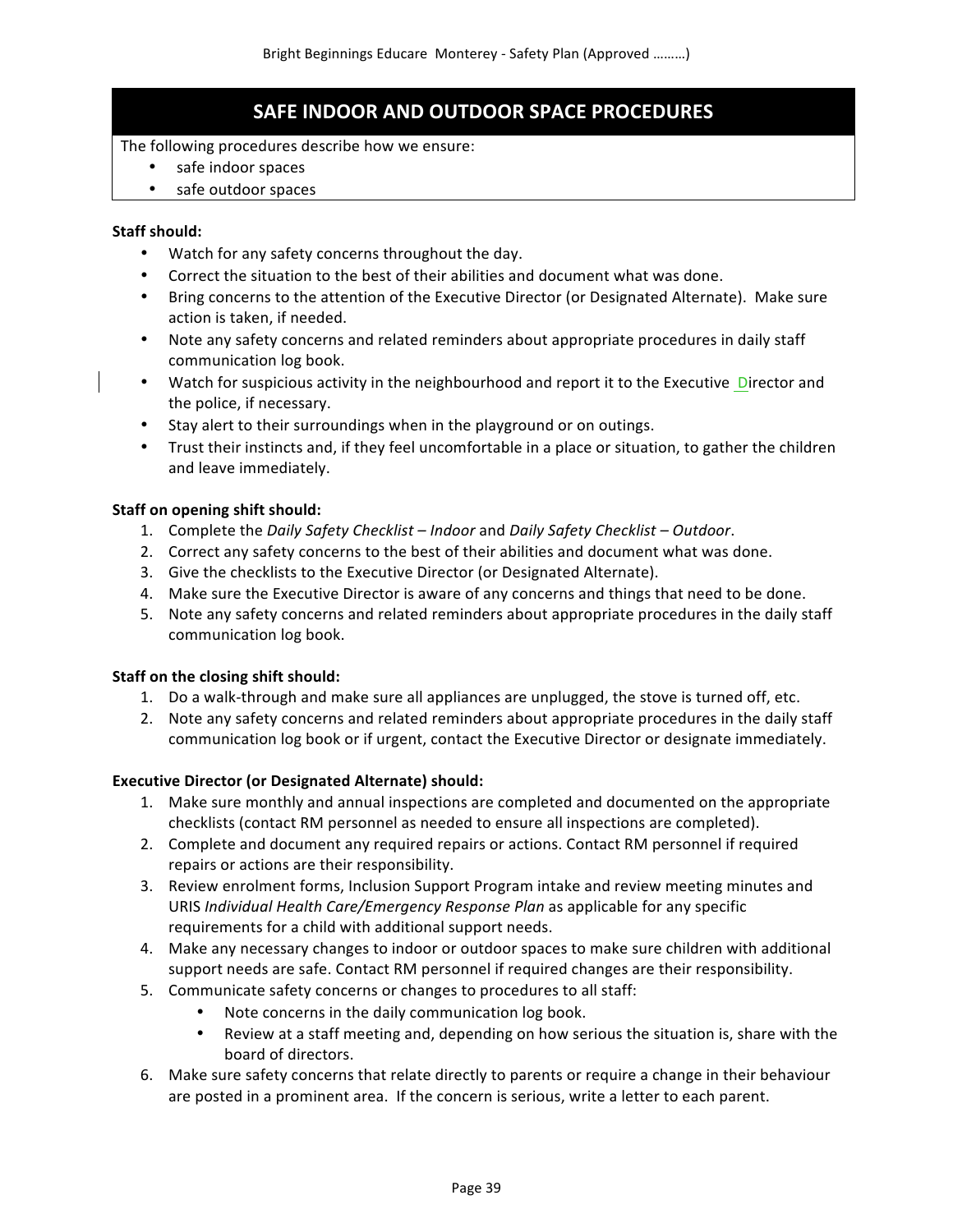# **STAFF TRAINING**

The enhanced safety plan will be reviewed and specific responsibilities will be discussed with the Executive Director (or Designated Alternate) when a staff member is given responsibilities for fire safety or emergency response procedures.

# **TRAINING FOR NEW STAFF**

## **New staff are required to:**

- 1. Read the enhanced safety plan and discuss it with the Executive Director (or Designated Alternate).
- 2. Review the *Daily and Monthly Indoor Safety Checklists* with the Executive Director (or Designated Alternate) to learn how to control fire hazards and their responsibility to address any fire safety issues that they see. Staff are instructed to bring fire safety issues to the attention of the Executive Director. Issues not resolved by the Executive Director can be taken to the Board.
- 3. Review *Individual Health Care Plan/Emergency Response Plans* for all children enrolled with anaphylaxis (life-threatening allergies). Be trained in the use of a child's auto-injector and childspecific avoidance strategies detailed in each individual plan.
- 4. Review several practice drills with the Executive Director (or Designated Alternate) to learn how to improve their participation and to have their questions answered.

## The Executive Director (or Designated Alternate) will show new staff the locations of:

- staff communication log book containing important information to read daily)
- emergency phone number list including:
	- $\triangleright$  the centre's location address
	- $\triangleright$  designated place of shelter
	- $\triangleright$  contact information for RM personnel
- fire alarm pull stations
- fire extinguishers
- emergency backpacks that contain child information records and staff emergency information
- first aid kits
- a copy of the enhanced safety plan
- *Individual Health Care Plan/Emergency Response Plans* for all children enrolled with anaphylaxis (life-threatening allergies) or other applicable health conditions
- adrenaline auto-injectors for children with anaphylaxis

## The Executive Director (or Designated Alternate) will discuss and demonstrate to new staff:

- when to use a fire extinguisher
- how to use the PASS method in the use of a fire extinguisher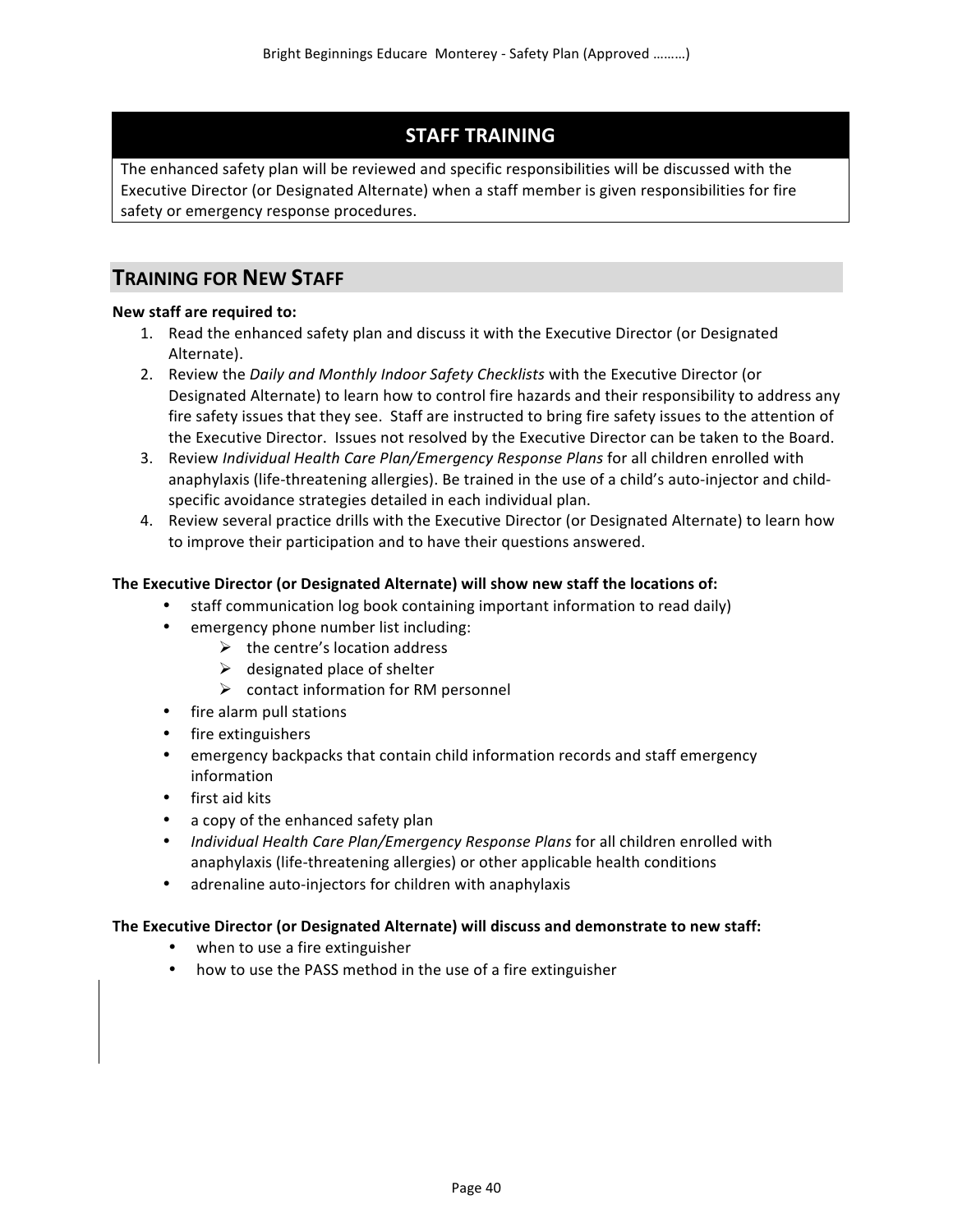## **TRAINING FOR ALL STAFF**

## **All staff will:**

- 1. Review their actions, as well as the actions of the children, after each practice evacuation or shelter-in-place drill and discuss ways for improvement.
- 2. Review how to use a fire extinguisher at least once a year.
- 3. Be retrained in the use of a child's auto-injector and child-specific avoidance strategies detailed in each *Individual Health Care/Emergency Response Plan* for children with anaphylaxis (lifethreatening allergies) at least annually.
- 4. Be retrained in specific plans detailed in each *Individual Health Care/Emergency Response Plan* for children with other applicable health conditions at least annually.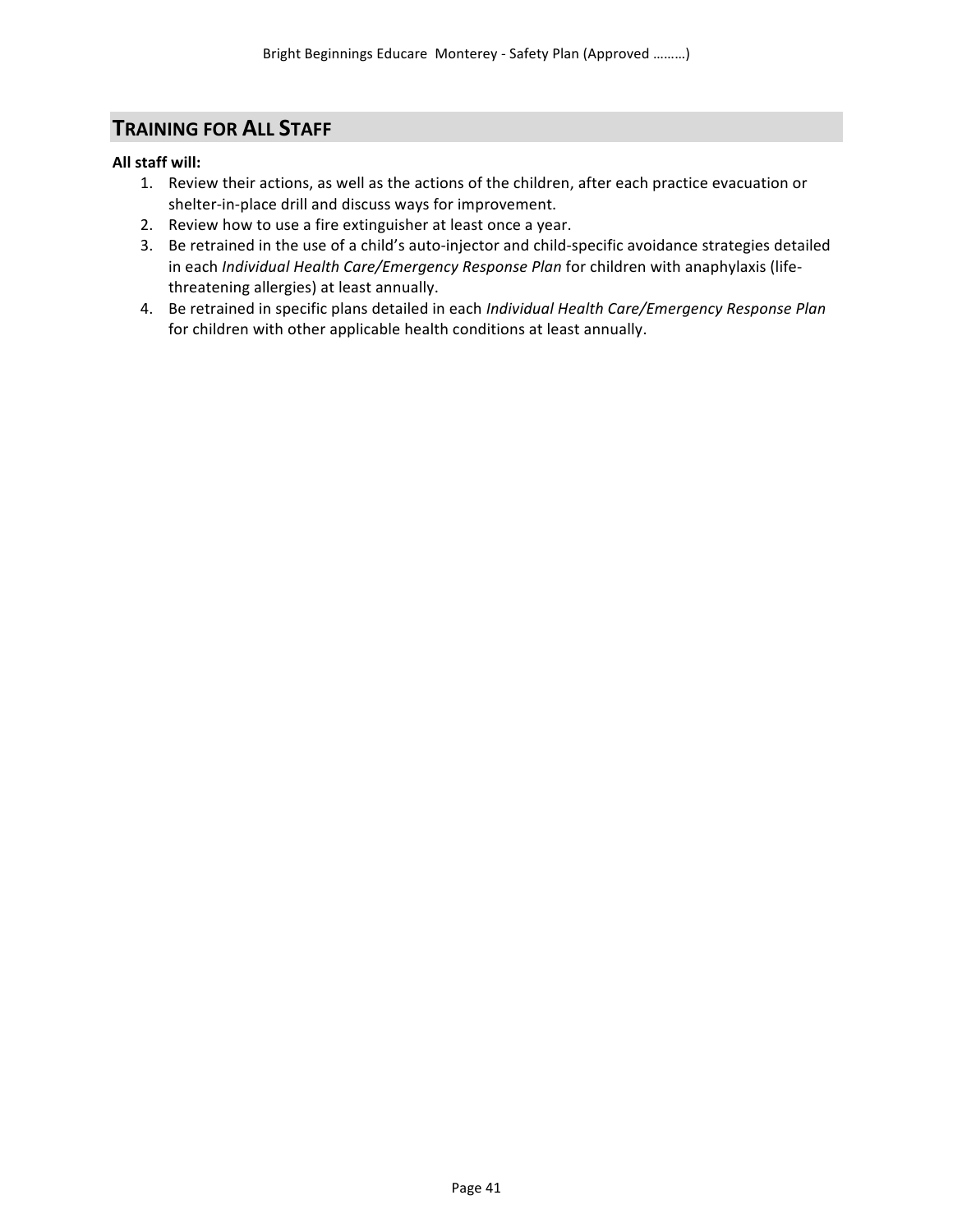# **BOARD OF DIRECTORS ROLES AND RESPONSIBILITIES**

## The roles and responsibilities of Board members are outlined in our Board orientation package **indicating:**

- 1. New Board members are required to read the enhanced safety plan and to discuss it with the Executive Director (or Designated Alternate).
- 2. The board will review and discuss the enhanced safety plan at board meetings at least annually.
- 3. Board members will review annual fire, public health and child care centre inspection checklists to ensure that the Executive Director (or Designated Alternate):
	- addresses any fire safety issues
	- monitors that all procedures to control fire hazards are completed
	- makes sure all required inspections and maintenance of fire safety equipment are completed and documented as required
	- addresses any public health concerns
	- addresses any child care licensing non-compliance issues or other concerns
- 4. The Board will encourage staff to bring fire safety or other safety issues to their attention as stated in personnel policies, during employment orientations and during annual reviews of enhanced safety plan with all staff.